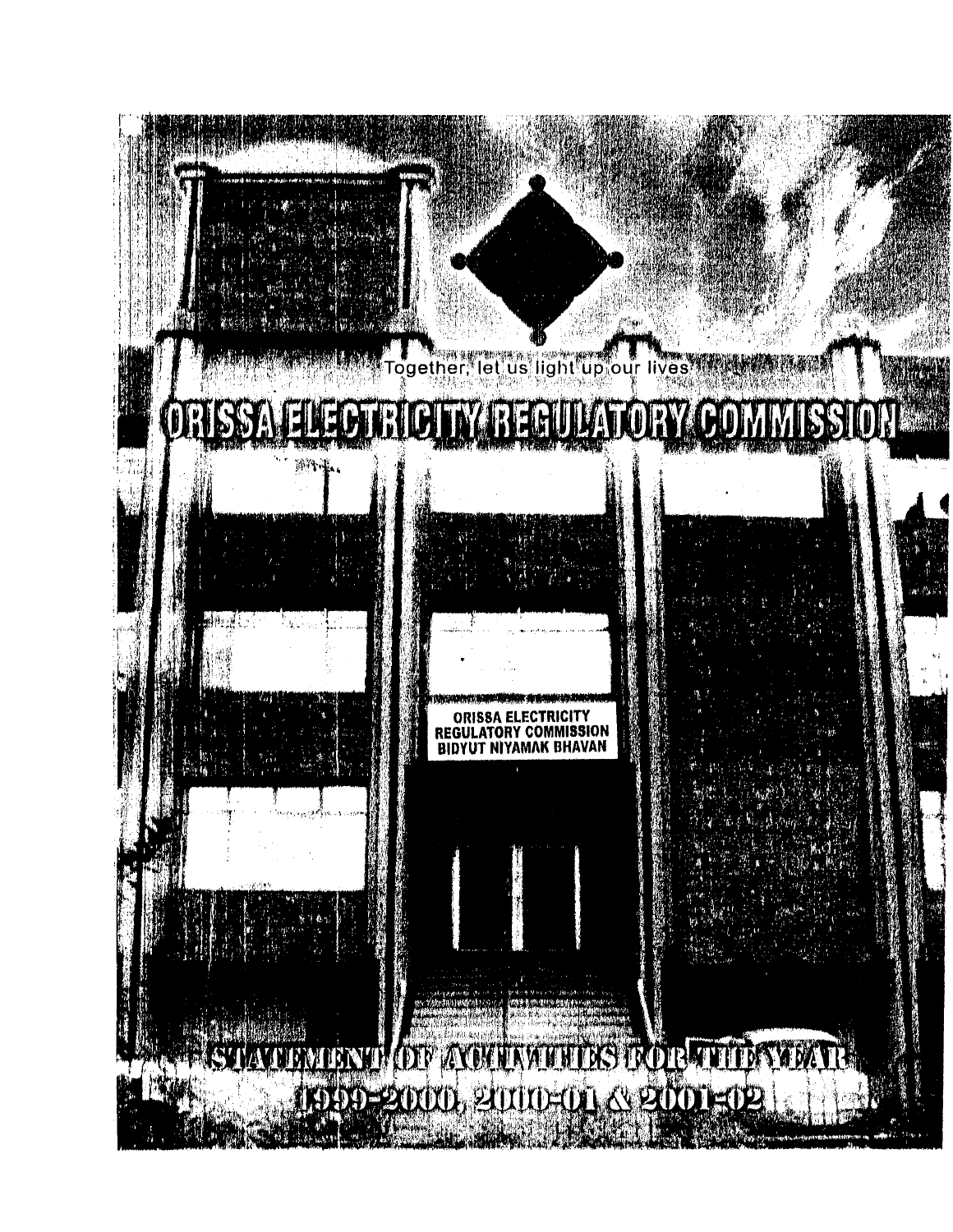# **CONTENTS**

|                                   | SL. SUBJECT NO.                     | Page           |  |
|-----------------------------------|-------------------------------------|----------------|--|
|                                   | <b>COMMISSION'S LOGO</b>            |                |  |
|                                   | 2. OVERVIEW                         | $\overline{2}$ |  |
| <b>3. LIST OF PAST INCUMBENTS</b> |                                     |                |  |
|                                   | 4. THE PROFILE OF THE COMMISSIONERS | $4-6$          |  |
|                                   | 5. ORGANISATION CHART               | 7              |  |
|                                   | 6. MANDATE OF THE COMMISSION        | 8              |  |
|                                   | <b>REGULATORY MECHANISM</b>         | 9              |  |
|                                   | 8. ACTIVITIES OF THE DIVISIONS:     |                |  |
|                                   | (A) SECRETARIAT                     | $10-19$        |  |
|                                   | (B) TARIFF                          | 20-28          |  |
|                                   | (C) ENGINEERING                     | 29-31          |  |
|                                   | (D) ADMINISTRATION                  | $32 - 36$      |  |
|                                   | (E) LAW                             | 37-40          |  |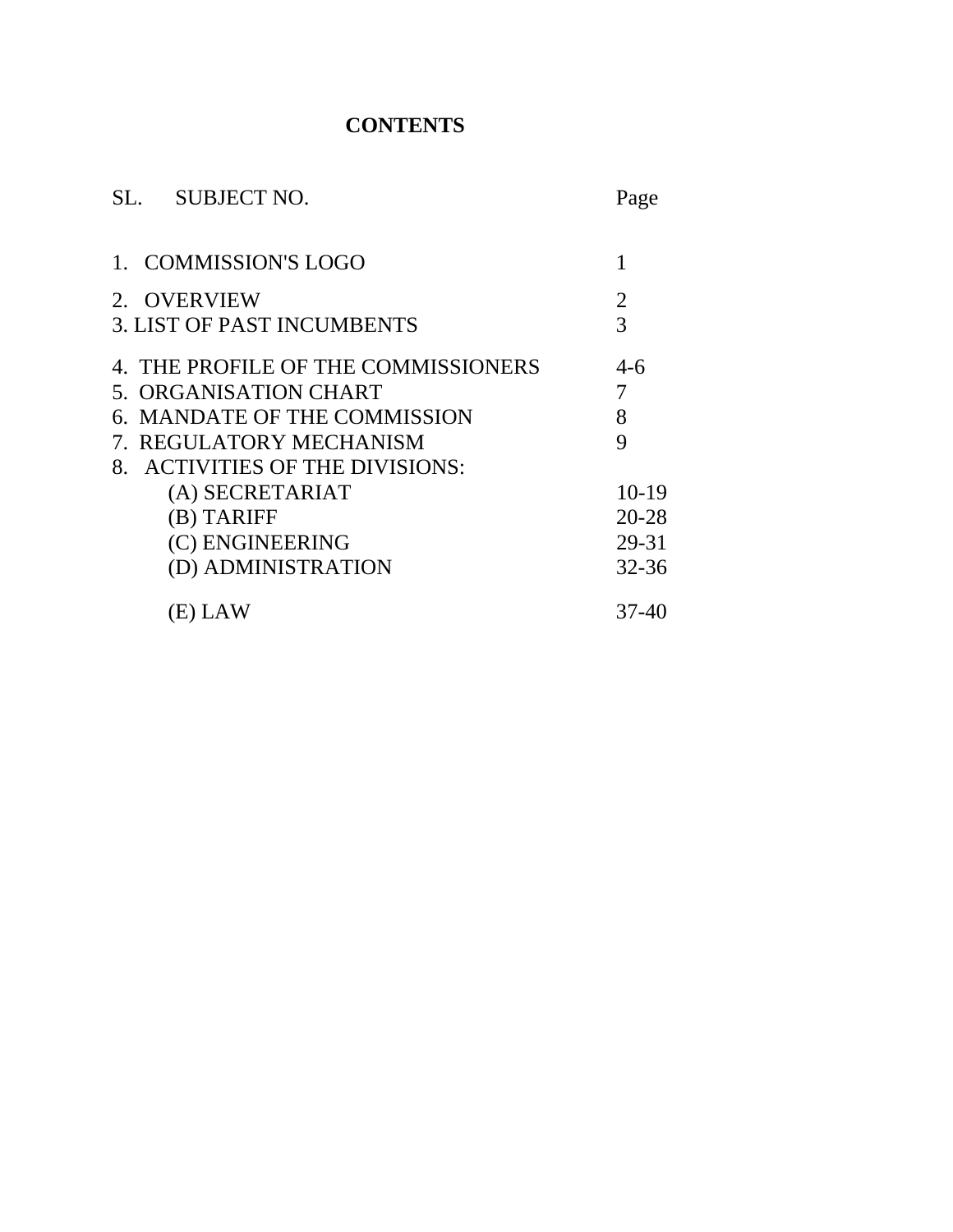# **COMMISSION'S LOGO**

Together, let us light up our lives

The, Commission's Logo consists of a bright orange sun embedded in a blue quadrangle and bounded on four sides by four sets of human hands in grey. The orange sun represents thermal power while the blue stands for hydro power. The four human like figures represent the four major stakeholders in the power sector, namely, the Commission, the consumer, the Utility and- the State Government, respectively.

The inscription at the bottom of the logo says **"Together, let us light up our** lives". Taken with the above figure, the Commission's logo symbolises that 'the key to power reform is co-operation, balance and unity. The brightness of the future can be brought about only if the four stakeholders join hands.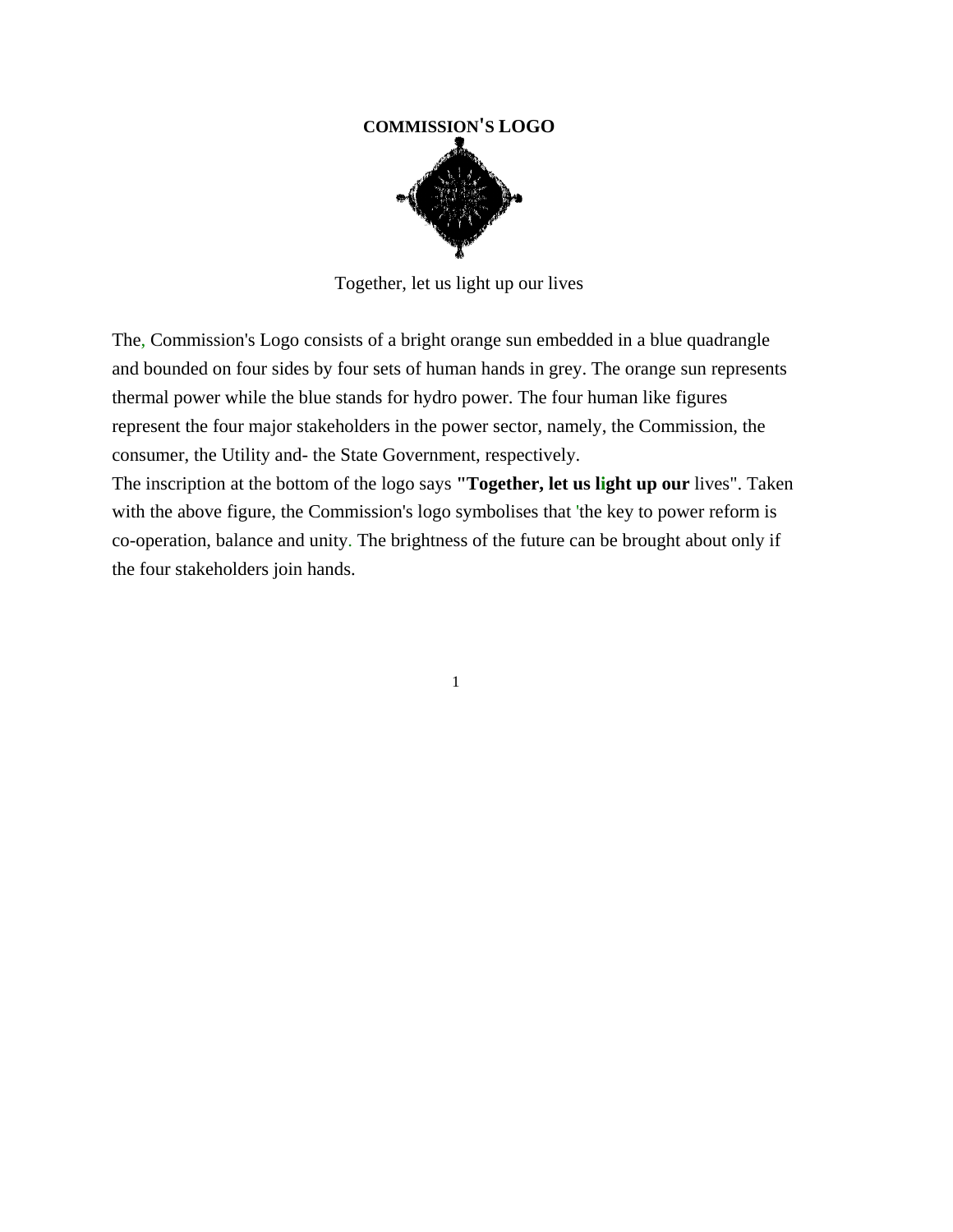#### **OVERVIEW**

Orissa has been a front-ranking State in launching a comprehensive reform of the power sector in India. The aim of the reform is to address the fundamental 'issues underlying poor performance of the Orissa State Electricity Board. The objective is to make power supply more efficient, meet the needs of a growing economy and develop an economically viable power industry which will enable Orissa to attract private capital while safeguarding the interests of the consumers.

The reform programme was announced by the then Chief Minister of Orissa in November, 1993, formally approved by the council of Ministers in April, 1994 and was endorsed by the State Government in March, 1995. On April 20, 1995, the government issued a formal statement of its power policy.

A new legislation, namely, the Orissa Electricity Reform Act. 1995 (Orissa Act 2 of 1996) was enacted for the purpose of restructuring the electricity industry, for taking measures conducive to rationalization of generation, transmission and supply system, for opening avenues for participation of private sector entrepreneurs and for establishment of a Regulatory- Commission independent of the state government and power utilities. Advance clearance of the legislation by the central government was issued by the Ministry of Home Affairs in early November 1995. The legislation was approved by the State Assembly on November 28, 1995, The President gave his assent in January 1996 and the Act became effective in April 1996. The restructuring of the industry became effective from the same date and the Regulatory Commission became functional on 01.08.1996.

The Commission functions in a quasi-judicial manner. It has the powers of a Civil Court, It consists of three members appointed by the Govt. of Orissa on recommendation of a Selection Committee. One member will be designated as the Chairman. Each member has an equal vote and decisions are taken on majority votes.

\*\*\*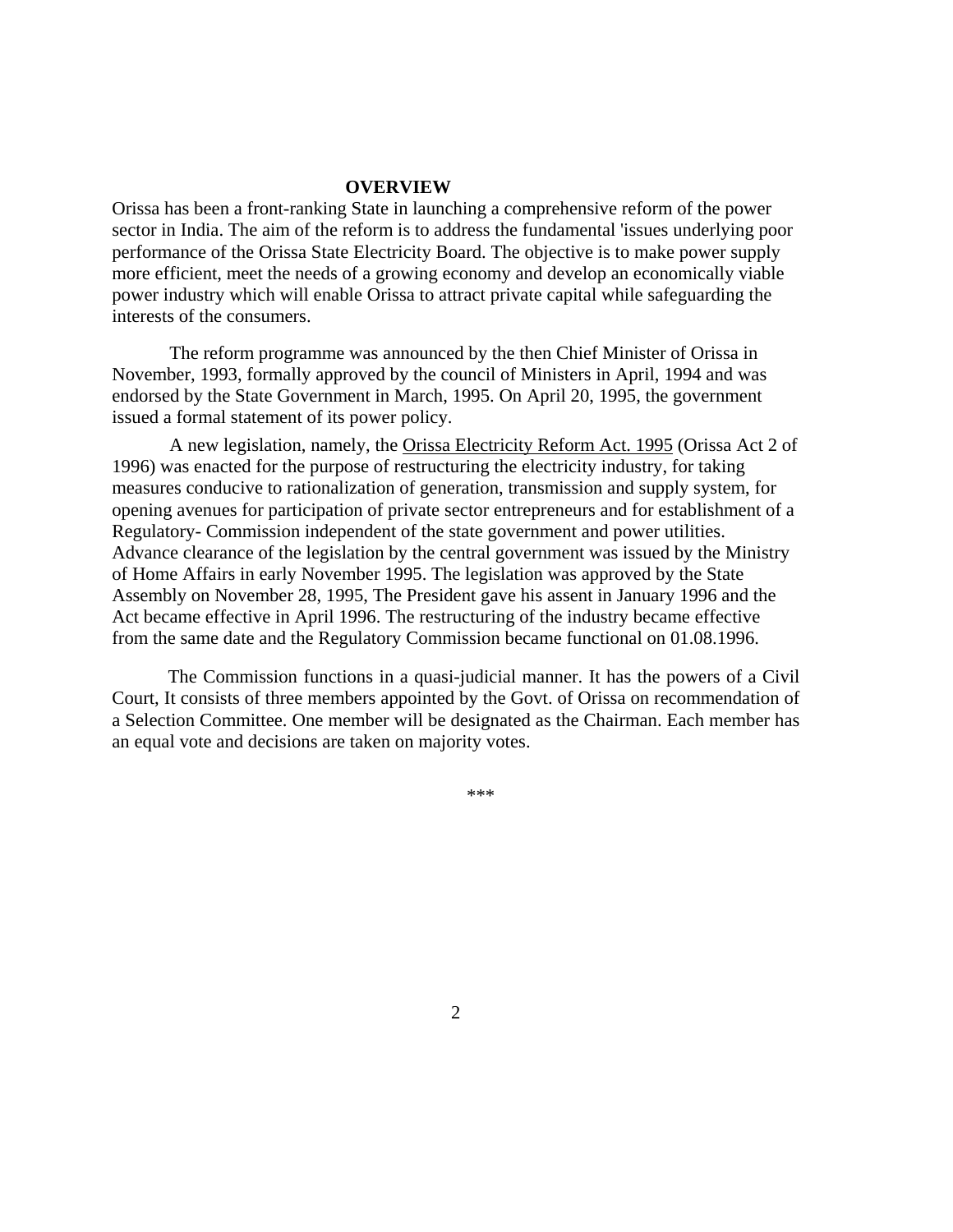# **THE PROFILE OF THE COMMISSIONERS**

#### **Dhruba Charan Sahoo. Chairman**

Shri D.C.SahoQ, formerly of the Indian Audit & Accounts Service,



joined the Orissa Electricity Regulatory Commission as Chairman on 1st November 2001 after taking voluntary retirement as Principal Accountant General, Kerala. Born on 5th November 1944 in the district of Balasore (now Bhadrak), he graduated from Ravenshaw College, Cuttack in 1965. After completing his Masters in, Political Science from Utkal University in 1967, he

joined the Indian Audit & Accounts

Service in 1969. .

/ During his illustrious career, he has served in different capacities in Indian Audit & Accounts Department. He attended Works Audit Workshop in Tokyo (Japan) in 1984 and was promoted as Accountant General in 1986.

» He was the Member (Finance & Commercial) in Haryana State Electricity Board from 1989 to 1992 and served as Accountant General (Audit) West Bengal from April 1992 to October 1996.

He conducted audit of OPBAA Organisation of U.N.Headquarters at New York for a period of six weeks in 1997. In the same year in August, he was promoted as Principal Accountant General. Apart from holding official positions in different capacities, he is a good bridge player and has participated in various

tournaments and has won a number of prizes.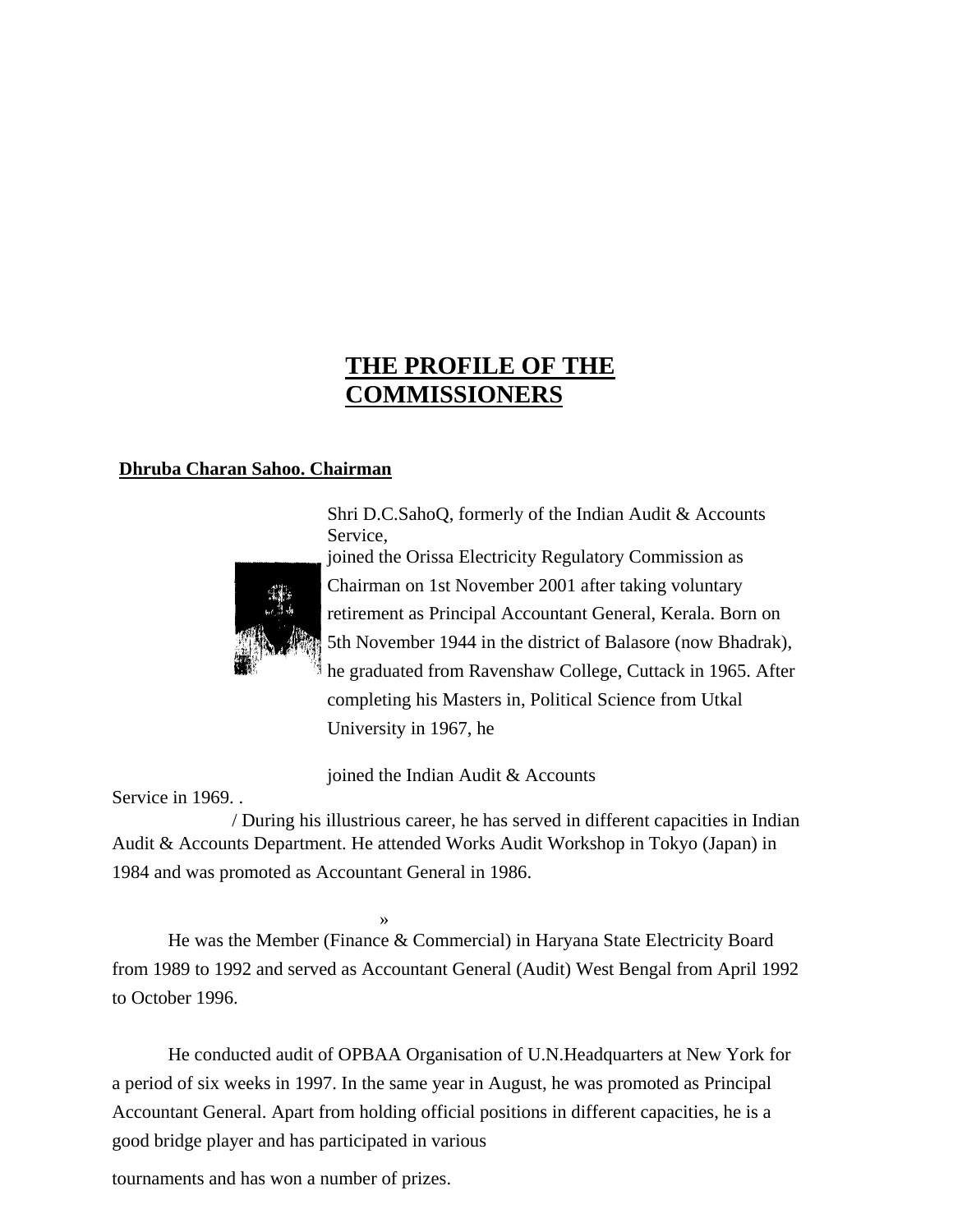# **Harishankar Sahu. Commissioner**



Shri H. Sahu, former Managing Director of the Orissa Hydro Power Corporation (OHPC), joined the Orissa Electricity Regulatory 'Commission as a Commissioner on 6 May 2000. An electrical engineer by education, Shri Sahu brings with him an in-depth knowledge of the power industry

in Orissa.

From 1963, when he entered the power industry in the Balimela Hydro Electrical Project, to 1999 when he retired as the Managing Director of the Orissa Hydro Power ©orporation. Shri Sahu has gained experience in a variety of areas including Construction power/Erection & Commissioning of Hydro power units, Survey Investigation of Electrical Projects including intra/inter state transmission lines, Renewable Energy development and in the Reform/Restructuring of the power sector. His special areas of expertise are Hydro-Electric Projects (Installation, Commission, Maintenance & Operation) and New & Renewable Sources of Energy Development/ Energy Conservation.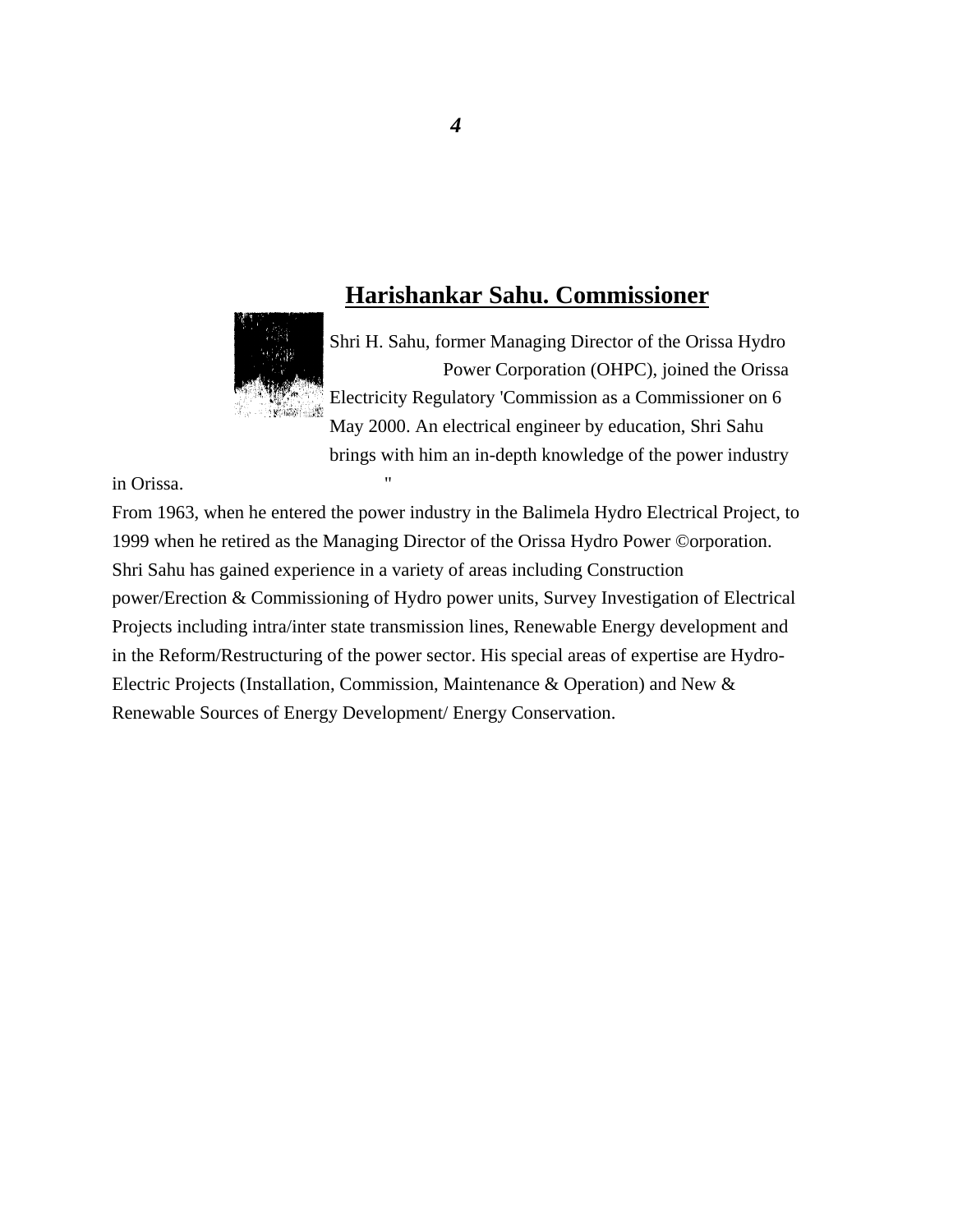#### Biiov Chandra Jena. Commissioner



Ohri B.C. Jena, formerly Chairman-cum-Managing Director of Grid Corporation of Orissa Ltd. (GRIDCO), joined the

Orissa Electricity Regulatory Commission as Commissioner on 20th August 2001. Born on 10th October 1942, Shri Jena got his education at Ravenshaw College, Cuttack'and obtained the Degree of Electrical Engineering" from University College of Engineering, Buria in the year 1963.

He joined the Electricity Department of the Govt. of Orissa in 1963 where he served ilKigh-iously in various capacities. In December 1991, Shri Jena was posted and joined as General Manager at the Ib Thermal Power Station and was in charge of construction of 2 X 210 MW thermal units at Banaharpalli. The successful commissioning of the units in December '94 and June '96 saw the end of power cuts in Orissa, He was promoted to the rank of Chief Engineer and was placed in the Orissa Power Generation Corporation as Director (Projects) and subsequently took over as Managing Director. In 1995, Shri Jena was selected to the Indian Administrative Service. He joined as Chairman-cum-managing Director of GRIDCO on 31.10.1997. He was responsible for reform and restructuring of the power sector in Orissa and creation of GRIDCO and OHPC. In the 2nd phase, privatisation of distribution functions were achieved 21 months before schedule. All World Bank funded projects, OECF Projects and REC contracts were awarded. The erratic power supply in Bhubaneswar city was rectified through 54 km. of 33 KV line gfi NBLS towers with zebra conductor and a number of 33/11 KV sub stations in load centres. This was done in a record 18-24 month period under the BEINA scheme funded by DFID.

Shri Jena was also Chairman, Eastern Region Electricity Board (EREB) for the period from 5/1999 to 5/2000. Shri Jena is a Fellow of the Institution of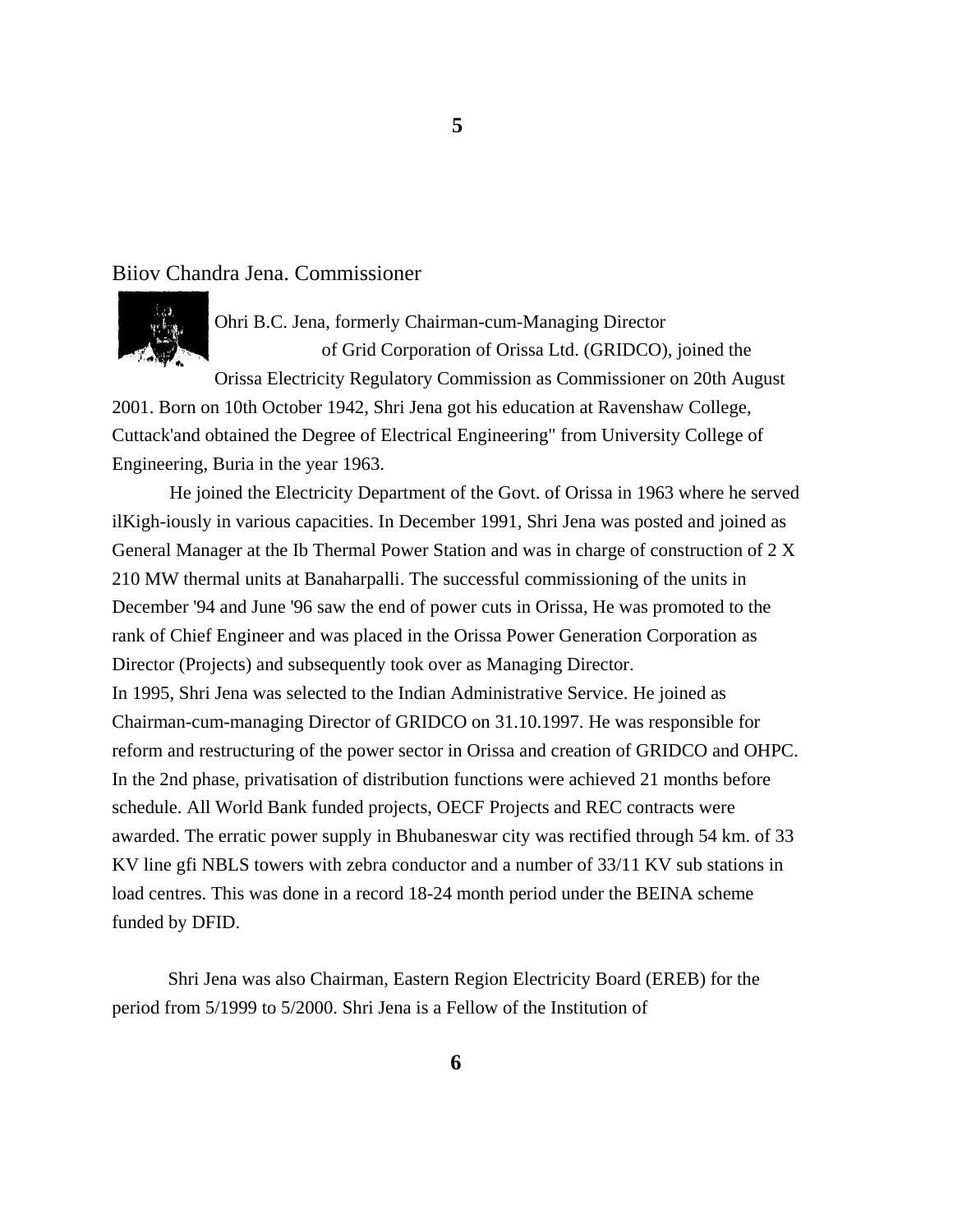Engineers India and has been declared as a Chartered Engineer. Indian Council of Management Executives, Mumbai, awarded him Order of Merit SAMAJSRI for excellence in management in the year 1996. American Biographical Institute Inc. also honoured Shri Jena by inclusion in the Institute's Governing Body of Equitors for exemplary performance, Shri Jena was also conferred as a Professional Engineer (PE) by Institute of Engineers, India and retired from Govt. service on 31st October 2000 as CMD, GRIDCO on attaining the age of superannuation at 58 years.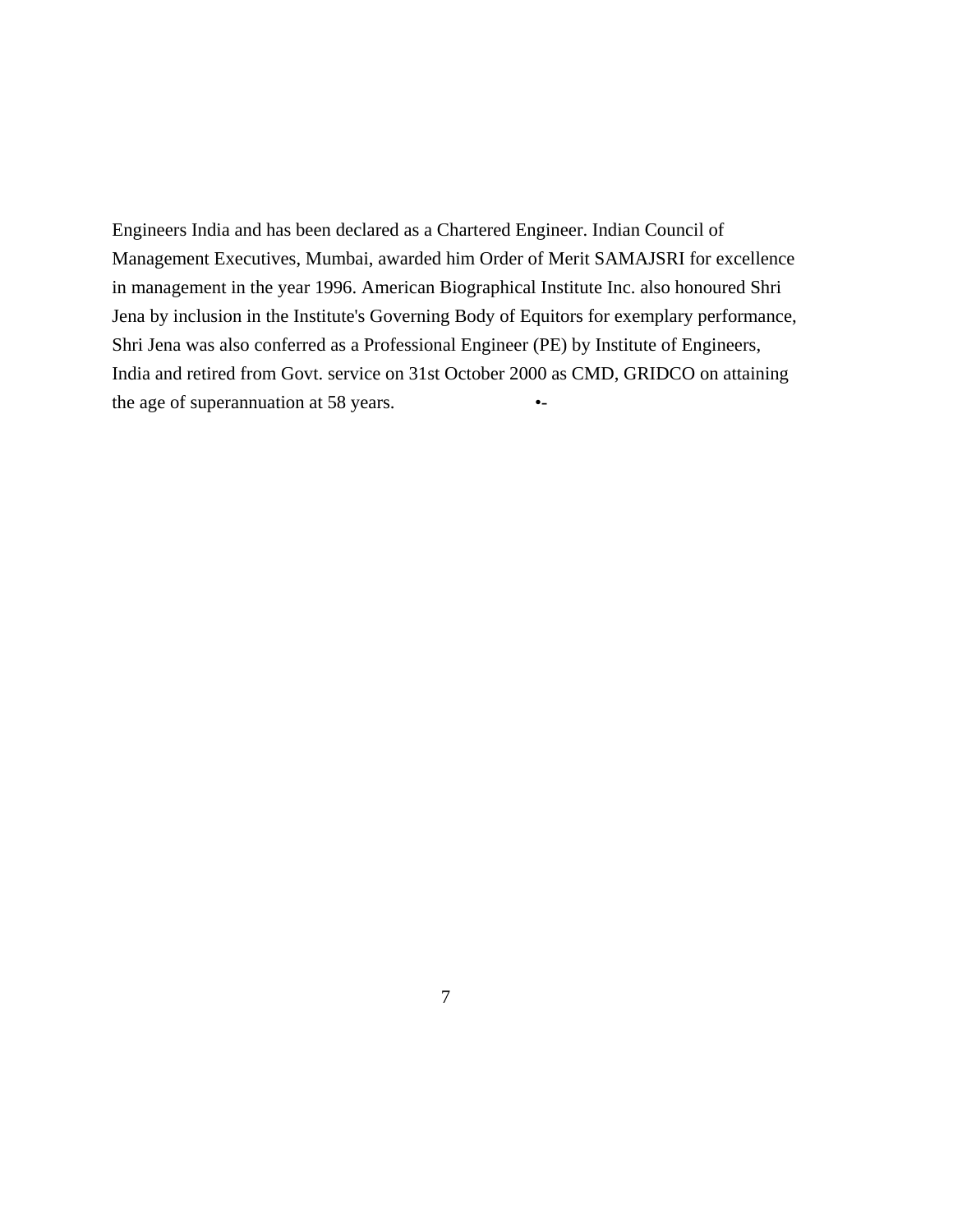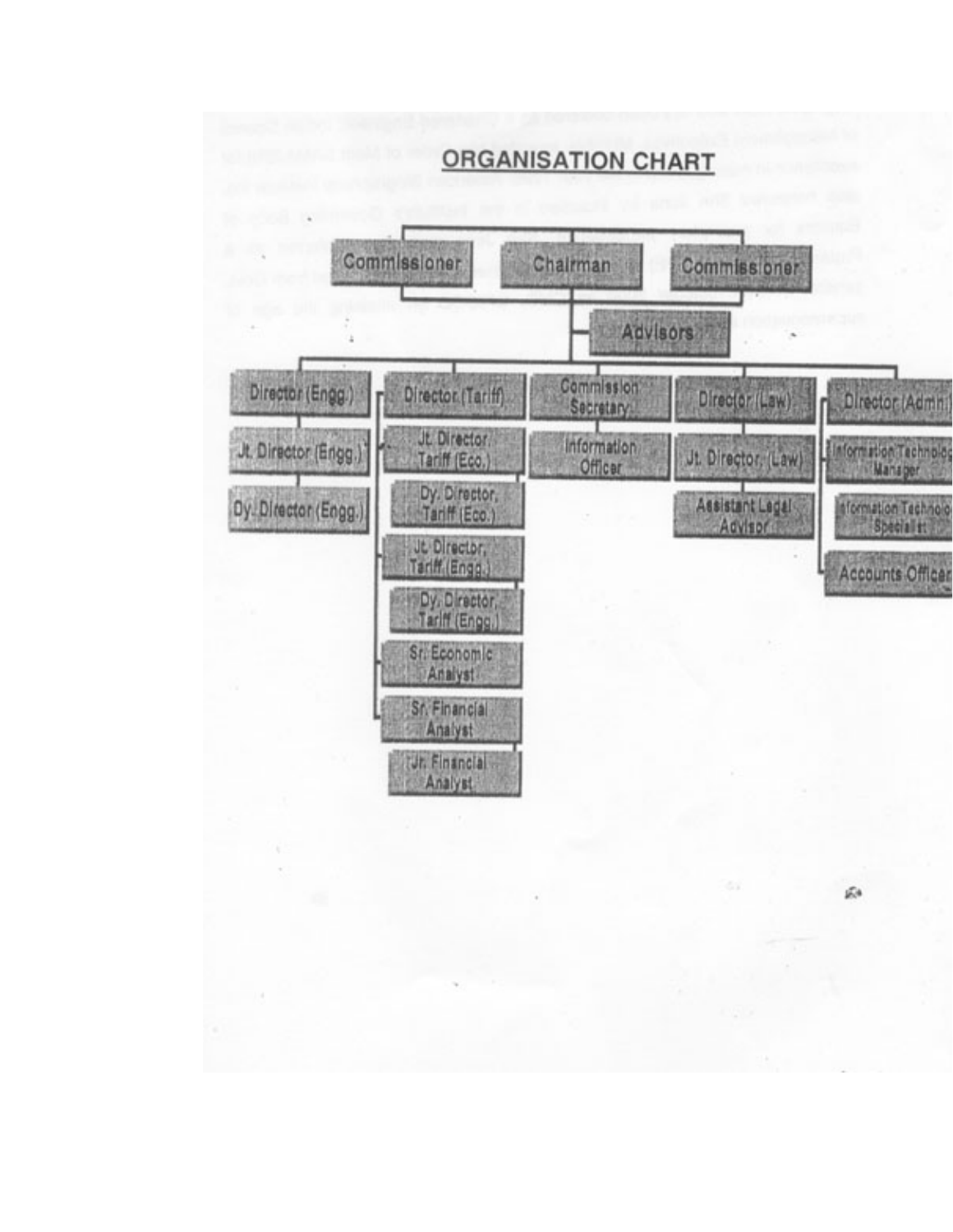## **MANDATE OF THE COMMISSION**

The Commission is entrusted with the responsibility to discharge the following functions:

<sup>:</sup> \*' to aid and advise, in matters concerning generation, transmission, I distribution and supply of electricity in the State;

[

; \* to regulate the working of licensees and to promote their working in an efficient, economical and equitable manner;

• to Issue licenses in accordance with the provisions of the Reform Act and determine the conditions to be included in the licenses;

**• to** promote efficiency, economy and safety in the transmission, distribution and use of electricity in the State including and in particular in regard to quality^continuity and reliability of service so as to enable all reasonable demands for electricity to be met; • to regulate the purchase, distribution, supply and utilization of electricity, the quality of service, the tariff and charges payable keeping in view both the interest of the consumer as well as the consideration that the supply and distribution cannot be maintained unless the charges for the electricity supplied are reasonably levied and duly collected;

• to promote competitiveness and progressively involve the participation of the private sector, while ensuring a fair deal for the customers;

• to collect data and forecast on the demand for and use of electricity and to require the licensees to collect such data and make such forecasts;

• to <sup>i</sup> require licensees to formulate perspective plans and schemes in coordination with others for the promotion of generation, transmission, distribution and supply of electricity; and

• to Undertake all incidental or ancillary things.

The Orissa Electricity Regulatory Commission has played its cards with a great deal of deftness and competence. Its task is all the more invidious because there did not exist any independent regulatory commission in electricity industry in any of the developing countries in Asia to look forward for advice and guidance. The Commission has formulated its rules and regulations and procedure in a tailor-made manner to suit the economic and industrial development in general, and need of electricity sector in particular, in the state of Orissa while safeguarding the interests of all categories of consumers.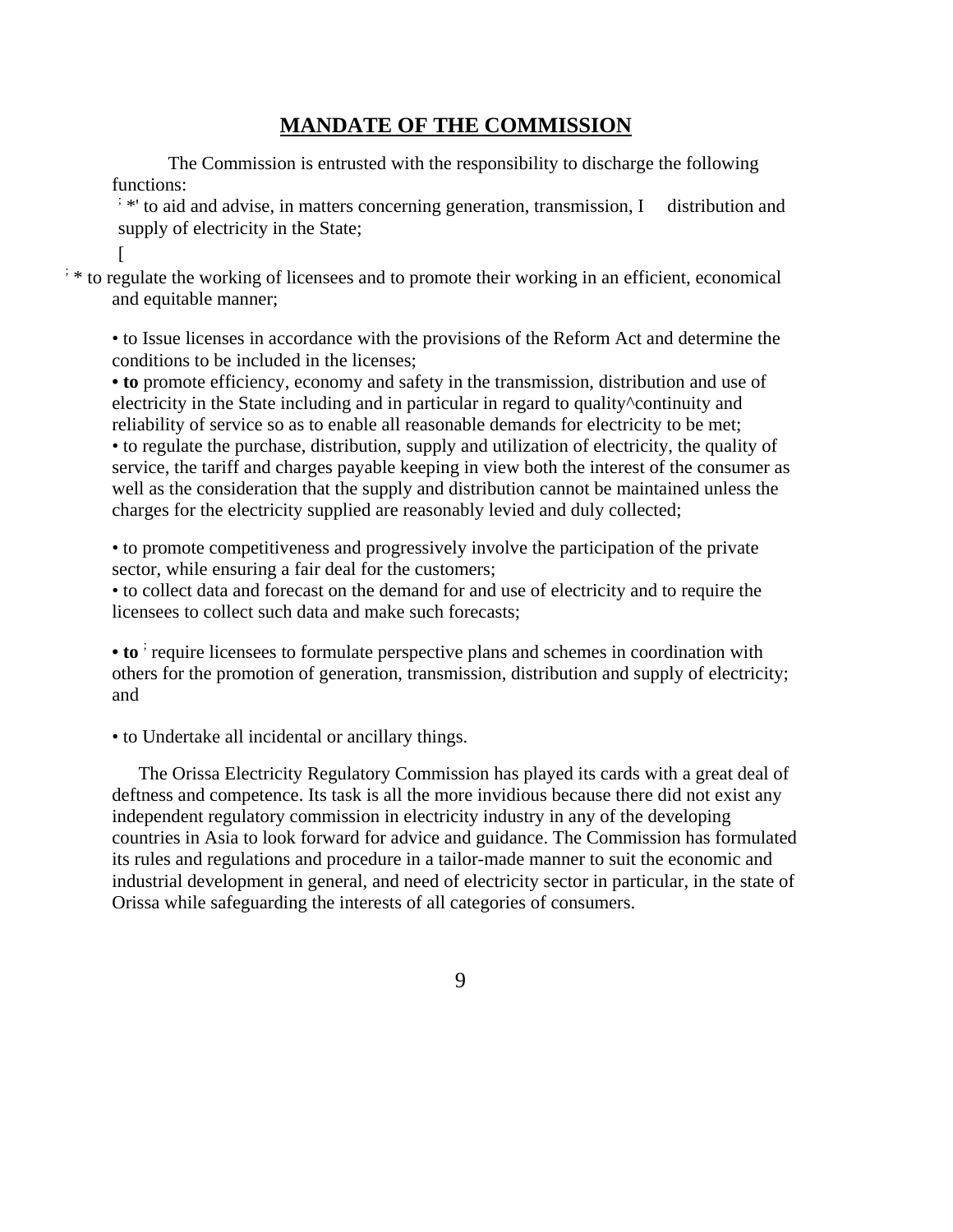# **REGULATORY MECHANISM**

The new regulatory regime is designed to insulate the electricity industry from shortsighted political decisions and rigid bureaucratic control. It aims at ensuring that industry operates on commercial lines so that the scarce resources of the state are available for development. It has been the commonplace experience that state owned industry is utilised for achieving social and political 'ends such as creating avenues for employment, and giving subsidy to certain categories of consumers. This becomes detrimental to the industry resulting in nonavailability of resources for maintenance and expansion, lack of accountability in performance, poor quality of service, financial sickness of the industry arid unwillingness of private sector to invest in any significant manner.

The new regulatory regime, on the pattern prevalent in USA and UK, has been designed to function in a transparent and non-partisan manner by instituting the process of open hearing, etc. by which the Regulatory Commission can monitor arid Oofltrol the activities of various utilities and ensure protection of consumers.

As an independent Regulator OERC

- i
- 1. Issues and enforces licenses
- 2. Determines tariff and charges
- 3. Monitors financial viability of operators
- 4. Sets service standards and monitors compliance
- 5. Arbitrates in disputes between licensees
- 6. Arbitrates in disputes between licensees and consumers
- 7. Provides information and advice to the Government
- 8. Handles consumer grievances
- 9. Promotes competition in all sectors of electricity industry

As an independent Regulatory Commission, it inspires confidence among the investors from private sector by allaying the fear that political and personal considerations may foster an uncertain and unhealthy climate so that the vested interests will not be unduly favoured.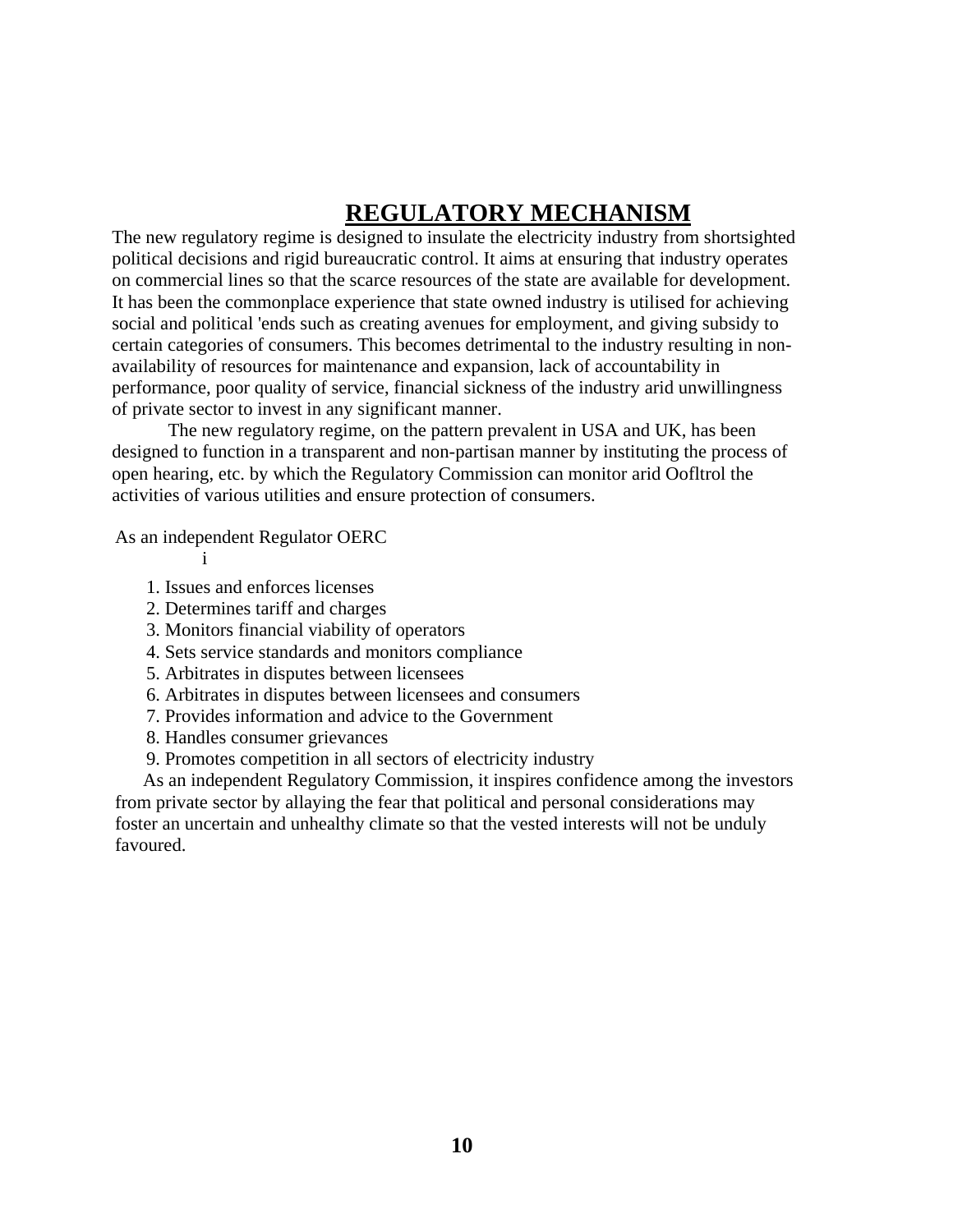# **ACTIVITIES OF THE DIVISIONS**

The activities of different divisions during FYs 1999-2000, 2000-01 & 2001-02 under the aegis of the Commission are discussed below:

## **(A) SECRETARIAT DIVISION :**

The Secretariat is the pivot of the Commission's activities and the post of Secretary is statutory. U/s 8(1) of the OER Act, 1995, the Secretary is required to assist the Commission to carry out its functions. The OERC (Conduct of Business) Regulations, 1996 further defines the role of Secretary as the spokesman and representative of the Commission in all matters pertaining to proceedings/hearings of the Commission. The Secretary is the repository of the Commission orders and records and carries out all correspondence of the Commission. He issues certified copies of orders/documents/notifications on behalf of the Commission. The Secretary also conducts important meetings of the Commission such as, the Commission Advisory Committee meeting, DirectorsI Level meeting of OERC & utilities and other internal meetings.

The Secretary also monitors the disposal of consumer complaints. The Commission has evolved a procedure under a practice direction for redressing consumer grievances that are not addressed by the utilities. Under this system, the Commission receives consumer complaints and monitors their redressal through a Grievance Cell headed by the Information Officer who reports to the Secretary. A monthly meeting is held between the Commission Staff and the Nodal Officers of the utilities dealing with consumer complaints. Those complaints which are not resolved by the Grievance Cell are referred to the Grievances Redressal Forum (GRF) after approval of the Commission.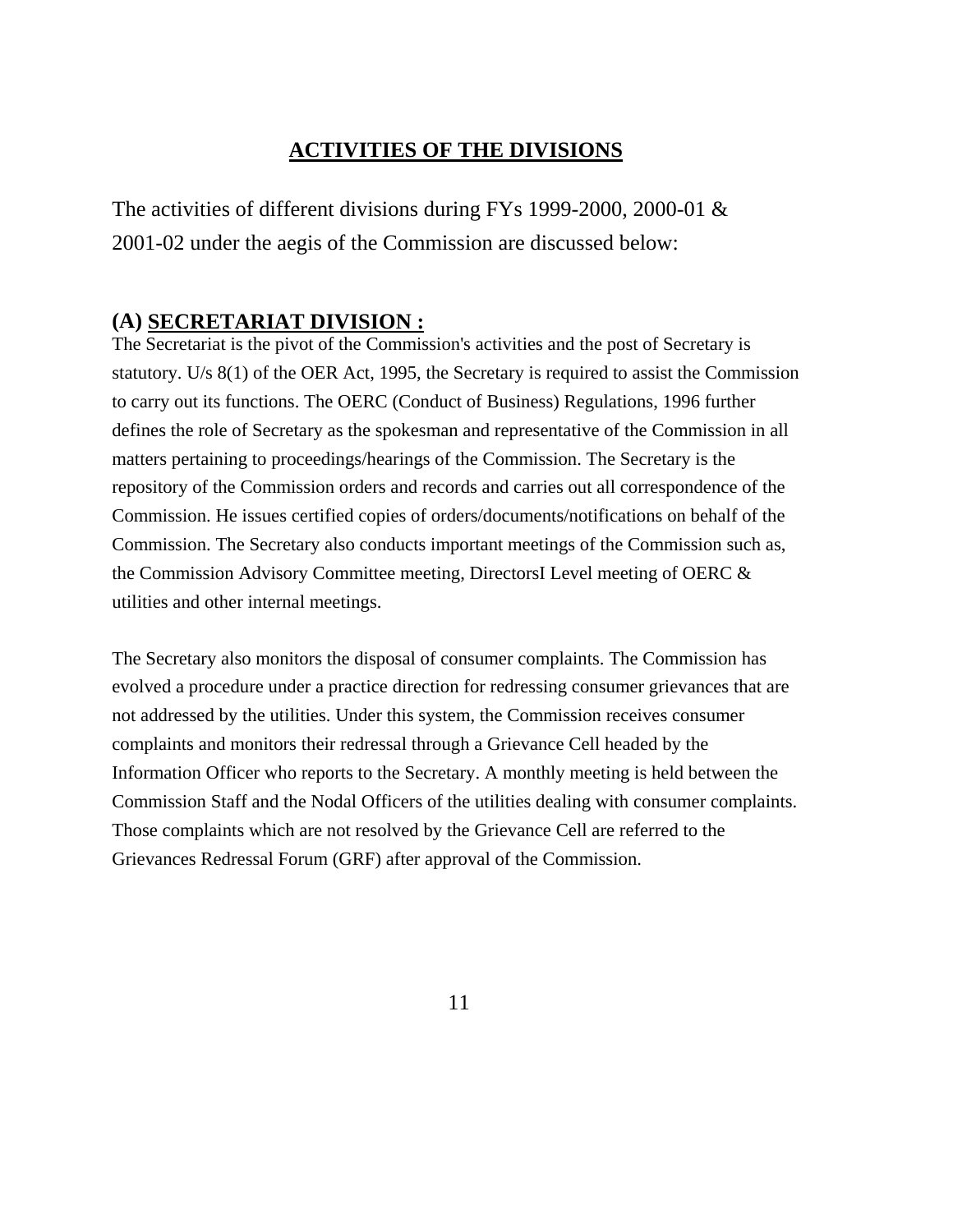# **Activities for the year 1999-2000**

As many as 37 cases were instituted and 29 cases were disposed of during the FY 1999-2000. The Commission passed orders in the following important cases.

| 1.  | Case No. 12/99  | Bulk Supply Tariff for the FY 1999-2000 by GRIDCO              |
|-----|-----------------|----------------------------------------------------------------|
| 2.  | Case No.22/99   | Retail Tariff Application For FY 1.999-2000 by                 |
|     |                 | <b>SOUTHCO</b>                                                 |
| 3.  | I Case No.23/99 | Retail Tariff Application For FY 1999-2000 by NESCO            |
| 4.  | 'Case No.24/99  | Retail Tariff Application For FY 1999-2000 by                  |
|     |                 | <b>WESCO</b>                                                   |
| 5   | -Case No.25/99  | Retail Tariff Application For FY 1999-2000 by CESCO            |
| 6.  | Case N6.11/99   | Sale of GRIDCO's 51% of the equity shares to                   |
|     | Case No. 16/99  | <b>CESCO</b>                                                   |
| 7.  |                 | Approval of PPA between GRIDCO & M/s Kalinga                   |
|     | Case No. 17/99  | Power Corporation Ltd. on Duburi Thermal Power                 |
| 8.  |                 | Station (2X250 M.W.)                                           |
|     |                 | Approval of PPA between GRIDCO & OHPC on                       |
|     |                 | Upper Indravati Hydro Electric Project (UIHEP)                 |
| 9.  | Case No.33/98   | (4X150 M.W.)                                                   |
|     | I               | Order was passed for improvement of power supply               |
| 10. | CaseNo.9/99     | to the twin cities of Cuttack and Bhubaneswar.                 |
|     |                 | Restoration of power supply to the revenue district of<br>Puri |

: U/s 32(1) of the OER Act, 1995, the Commission has constituted a Commission Advisory Committee (CAC) in consultation with the State Govt. to advise the Commission on major policy issues and on any matters relating to the quality of service by the utilities. The CAC represents various stakeholders in the power sector and the Chairman and Members of the are its ex-officio Members. The CAC consists of 21 members and is statutorily required to meet at least once in three months.

During 1999-2000 five meetings of the CAC were held. The Committee gave its recommendations on major issues like improvement in billing and collection procedure, role of consumer organisations in the reform of the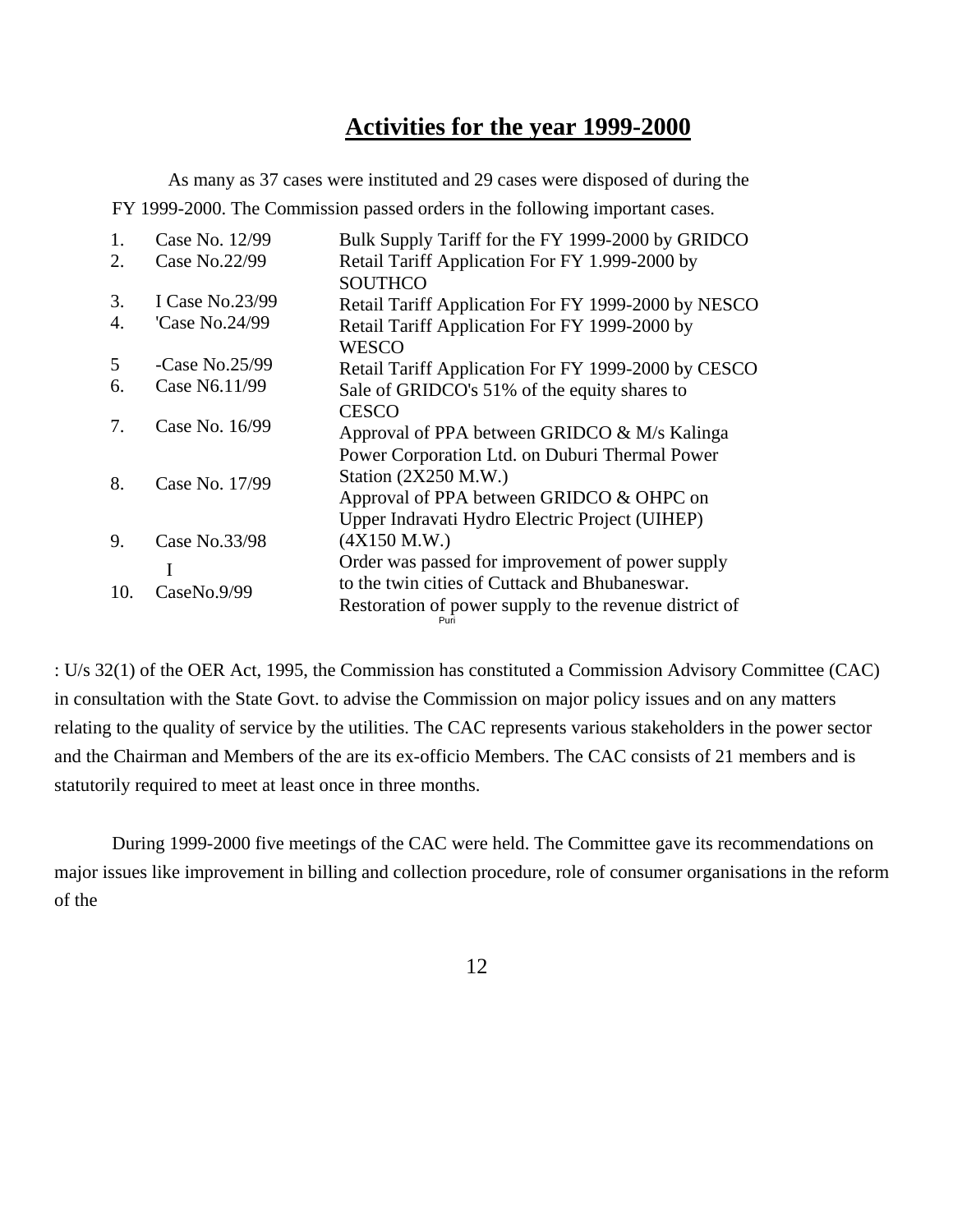electricity industry, GRIDCO's power purchase bill and its impact, amendment to Regulation 110 of the OERC Distribution (Conditions of Supply) Code, 1998 and determination of bulk supply and retail supply tariff.

OERC (Fines & Charges) Regulation, 1999 was framed during the FY 1999-2000. This regulation empowers the OERC to initiate proceedings for imposition of fines and charges and award of compensation to consumers affected by non-compliance or violation of any rules/regulations/orders/ directions of OERC by the licensees.

The Commission approved a practice direction on Consumers' Grievance Handling Procedure. As many as 288 consumer grievances were instituted and 276 were disposed off by the Grievance Cell of OERC following the practice direction.

An International Seminar on Electricity Regulation was organised by the Commission on the occasion bf its 4<sup>th</sup> Foundation Day on 30-31<sup>st</sup> July, 1999. It was attended by power sector luminaries from all over the world including Regulators from CERC, SERCs and State Commissions of Ohio and Massachusetts.

The Commission conducted public awareness campaign on power sector reform through publications, print and audiovisual media. In July, 1999 Shri M.R. Mohanty, Secretary & Ms. Purabi Das, Information Officer attended the first meeting of the National Forum of Regulators, New Delhi. Ms. Das made a presentation on OERC at the meet.  $\mathbb{R}^n$ During 1999 Chairman, Secretary and Information Officer attended five consumer interface programmes in the zonal headquarters of the DISTCOS at Berhampur, Sambalpur, Balasore, Rourkela and Cuttack. Representations from various consumer groups and trade and industry associations were heard and considered by the Commission in its subsequent tariff order.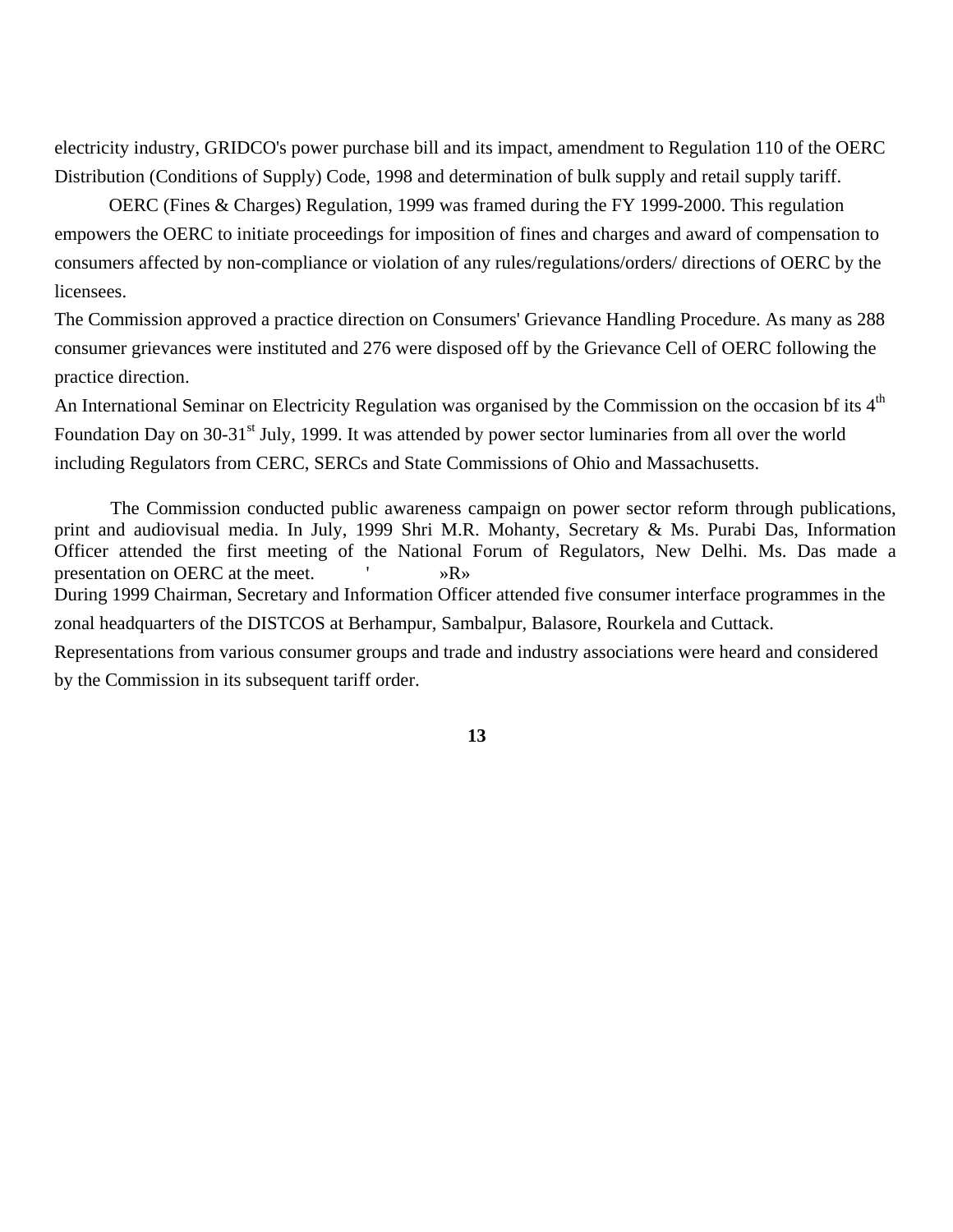# **Activities for the year 2000-01**

**As many as 47 cases were instituted and 45 cases were disposed of during the financial year 2000-01. The Commission passed orders in the following important cases;** 

- 1. Case No.27/2000 GRIDCO's application for revision of Transmission & Bulk Supply Tariff.
- 2. Case No.28/2000— CESCO's application for revision of Distribution & Retail Supply Tariff.
- 3. Case No\*32/2000 NESCO's application for revision of Distribution & Retail Supply Tariff.
- **4. Case** No.33/2000 SOUTHCO's application for revision of Distribution & Retail Supply Tariff.
- 5. Case No. 17/2000 WESCO's Tariff application for revision of Distribution & Retail Supply Tariff.
- 6. Case No.30/2000 GRIDCO submitted a long-term plan for financial

restructuring to the Commission to strengthen its own finance and to enable the licensee to take care of the accumulated losses. On scrutiny of its proposal, the Commission approved in principle the restructuring plan proposed by GRIDCO. This was done after weighing all possible options to rejuvenate the finances of the licensee while safeguarding

consumers' interest.

**(©»**

7. The havoc caused by the Super- Cyclone of 1999 to the people of the

State is still fresh in every body's memory. Licensees like GRIDCO and CESCO had suffered huge damages in terms of their assets. The Commission made a fair assessment of the required investments to make good the damages and also finalised the accounting of these damages to the licensees.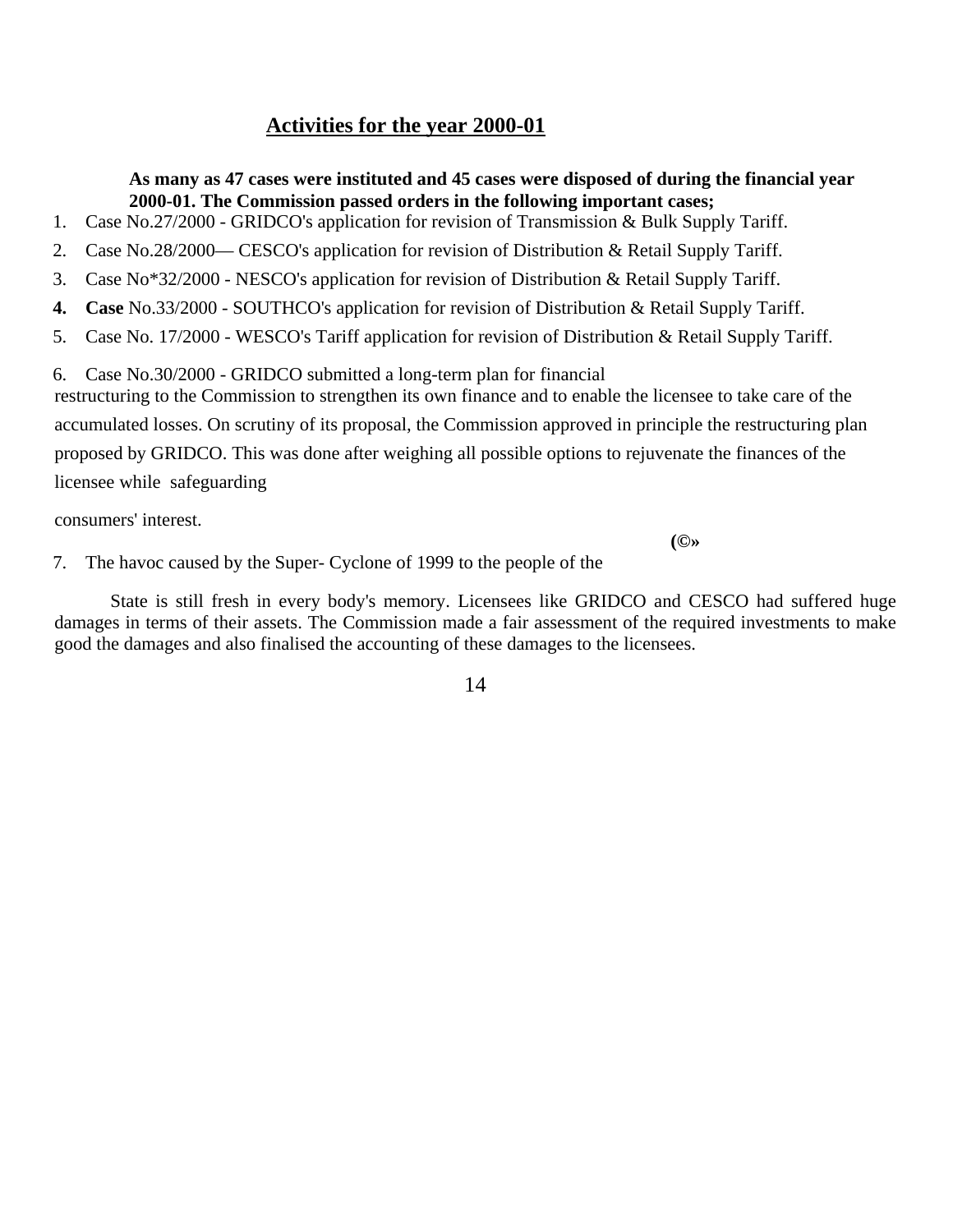8. Case No. 17/2001 - As a measure of protecting consumer interest, the Commission took suo motu notice of the unauthorized consumer load census carried out by CESCO in February, 2001 and stayed the **same.**

During 2000-01, four meetings of the CAC were held. The Committee gave its recommendations on major issues concerning the electricity sector including the State Govt.'s Rural Electrification Programme, Reclassification of consumers, revival of Bijii Adalats, determination of tariff for 2000-2001 & pending PPAs.

As is\* provided under the existing Electricity Laws, the Commission resolved a number of billing and metering disputes between DISTCOs and GRIDCO during the year. Consumer grievances and complaints were given undivided attention and were filtered through a three-tier system viz. Grievance Handling Procedure, Nodal Officers' meeting **and** Commission's direct involvement and consideration of the consumers numerous problems through public proceedings.

The Grievance Cell Registered 649 consumer complaints of which 544 cases were disposed of by March 2001. The Commission also conducted public awareness campaign through publications, such as, the booklet on Frequently Asked Questions (FAQs) about electricity and the Commission Newsletter

**A number of seminars/workshops were arranged to highlight the present status of the reform process in the State with a view to maintaining the reform tempo.** A National Seminar on Quantification and Reduction of T&D **Losses** in the Dynamic Regulatory Environment was organized in August, 2000. The seminar identified T&D Loss reduction as the main thrust area to revive the ailing power sector. A mission statement was issued by the Commission on the occasion of its  $5<sup>th</sup>$  Foundation Day.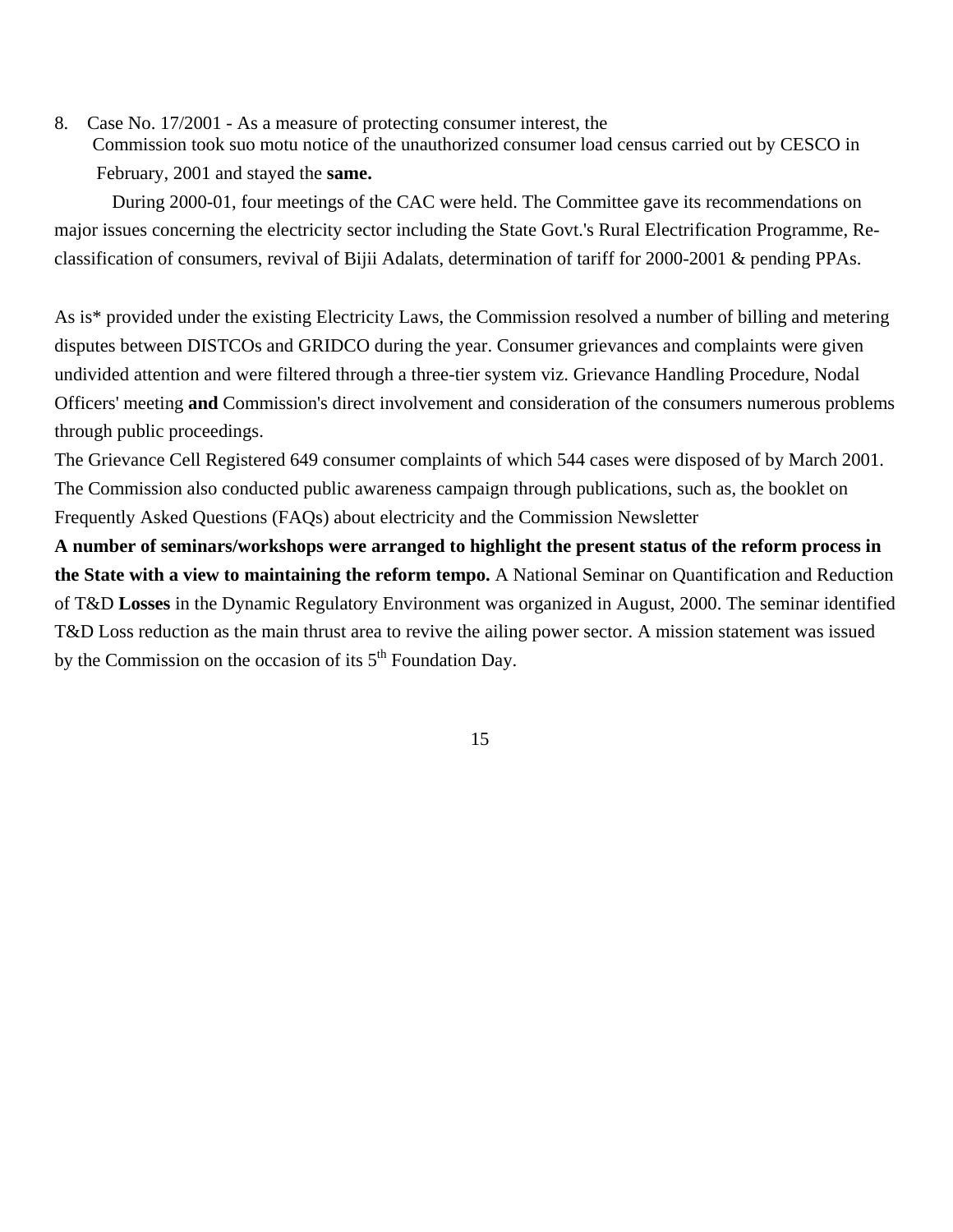A presentation on power sector reforms was made before the World Bank in Washington DC **on** 17.04.2000. Another presentation was made to His Excellency the Governor of Orissa, highlighting the role of the Regulatory Commission in the changing electricity industry. A similar presentation was made to the Hon'ble Chief Minister of Orissa on 15.09.2000.

The Commission's proactive work procedures and innovative methodologies attracted the House Committee on Power Tariff of the Andhra Pradesh Legislative Assembly to come to OERC and listen to the role and functions of the Commission as a pioneering body in the country. A Chinese delegation also met the Commission, shared their views and saw the

presentation at-GERC.

 $i$  / The Commission participated in two Interactive Training Programmes on power sector reform held in April and July 2001 organised by Indian Space Research Organisation under .the GOI's GRAMSAT Pilot Project in the Film and Television Institute of Orissa, 'Cuttack. Information Officer, OERC acted as anchorperson for the programmes. An on-the-spot inspection of Vidyut Committees in Rourkela under micro-privatisation scheme of WESCO was made and report submitted on the same by Information Officer in May 2000.

## **Activities for the year 2001-02**

As many as 62 cases were instituted and 46 cases were disposed of during the financial year 2001-02. The Commission passed orders in the following important cases;

Important cases:

- 1. Case.No.65/2001 GRIDCO's application for revision of Transmission & Bulk Supply Tariff.
- **2. Case No.62/2001** -CESCO's application for revision of Distribution & Retail Supply Tariff.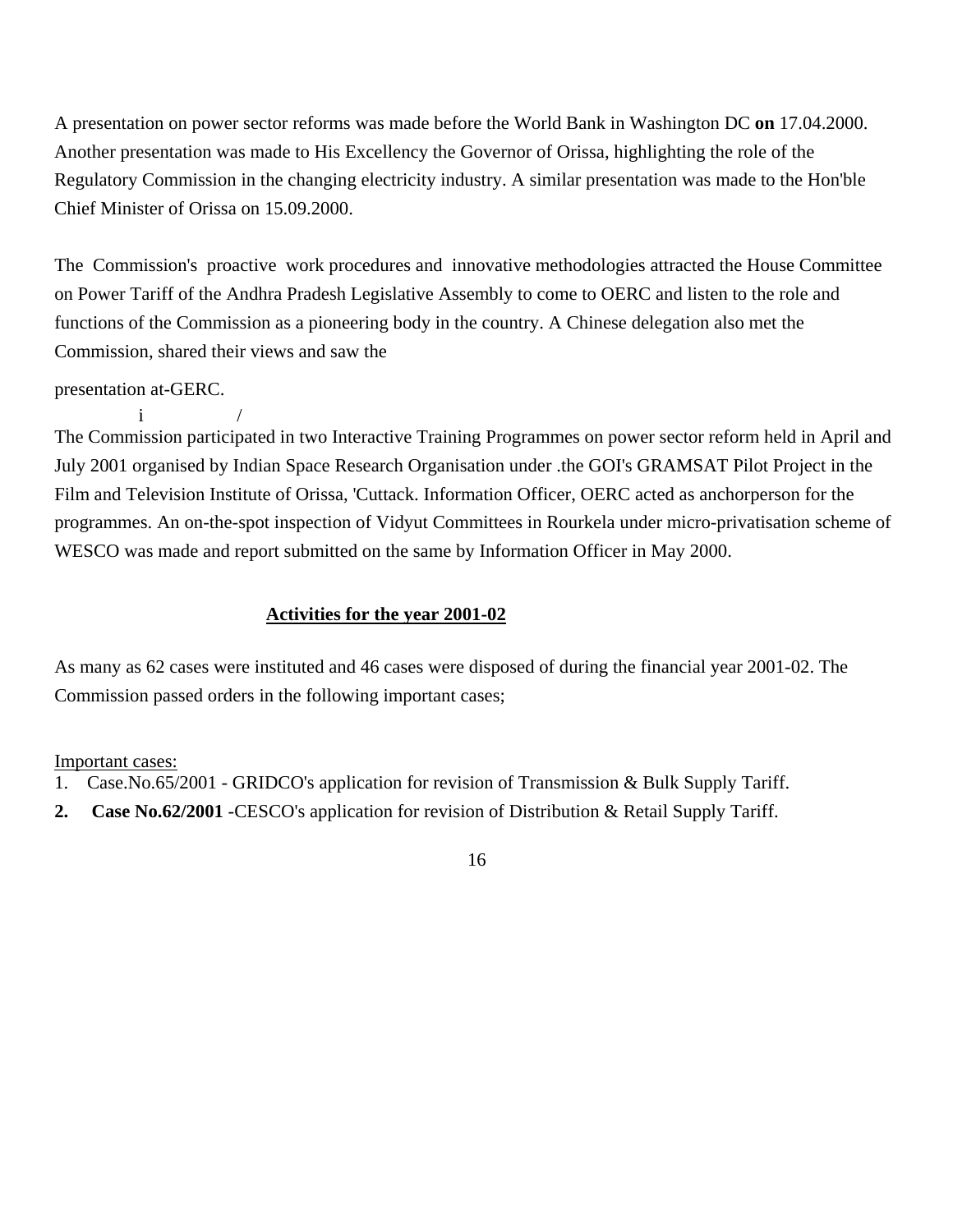- 3. Case No.55/2001 SOUTHCO's application for revision of Distribution & Retail Supply Tariff.
- **4. Case** No.56/2001 NESCOs application for revision of Distribution & Retail Supply Tariff.
- 5. Case No.54/2001 WESCO's application for revision of Distribution & Retail Supply Tariff.

6. A proceeding was initiated by the Commission (Case No.37/2001) on "10.7.2001 for violation of its Tariff order by CESCO regarding grant of incentive and rebates to HT & EHT consumers. The Commission took a stern view of the DISTCO's attempt to violate the rights of consumers and imposed a fine for the sum of Rs.1. lakh on CESCO. The utility was also directed^to publish an advertisement notifying a proposal for adjustment of excess payment by consumers and to implement the same expeditiously.

7. On  $7<sup>th</sup>$  August, 2001, AES Transpower which held management of CESCO wrote to GRIDCO asking the Bulk Supply Licensee to stop supply of power to the utility as it, was not in a position to pay the power purchase bill of the latter. This was a fundamental breach of CESCO's Licence Condition and would have led to breakdown of power supply in the area. Therefore, the Commission withdrew management of CESCO from AES and vested it with an officer of the IAS cadre nominated by the State Govt. (vide Case No.39/2001). Shri S.C. Mohapatra, IAS was designated as Chief Executive Officer of CESCO w.e.f. 27.8.2001 and was given the power of management of the utility's undertaking and business under the supervision of the Commission till further orders.

8. . The Draft Interim PPA between OHPC and GRIDCO for 1998-99 to 2000-01 was approved by the Commission (vide Case No. 15/2000). The Commission also scrutinised the proposed PPA on Samal Barrage Small HydroElectric Project. **A review** petition of UIHEP PPA was also examined.

9. The Commission was deeply concerned about the cash crunch faced by the utilities and passed orders vide Case Nos. 31/2000, 35/2000, 36/200 & 37/2000 for securitization of payment of dues of DISTCOs to GRIDCO. It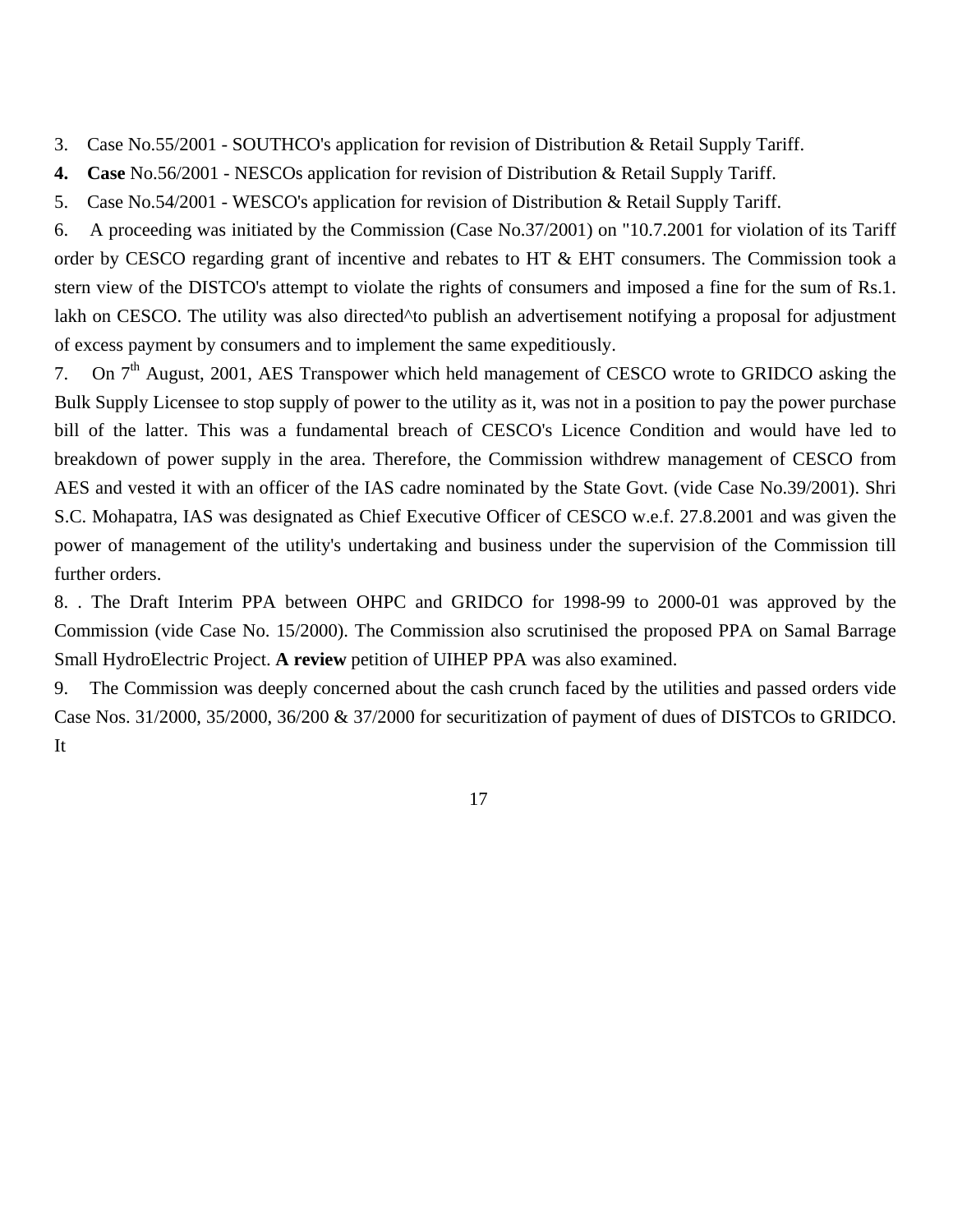also passed order for relaxation of Escrow agreement between CESCO & GRIDCO to enable the utility to pay the salaries of its employees (vide case No.39/2001) The Commission also notified an amendment to the OERC Distribution (Conditions of Supply) Code, 1998. Clause 80 regarding classification of consumers was amended and the existing commercial category was reclassified as LT General, Small Industries became LT Industrial (S) Supply & Medium Industries was renamed LT/HT Industrial (M) Supply, among other things. The above reclassification was made to reflect the nature of supply, costs involved

#### **and the tariff they should attract.**

I

**Other** important activities during the year included the Commission's entry into Forum of Indian Regulators, New Delhi.

During the year 2001-02, three meetings of the CAC were held. The Committee gave its recommendations on major issues concerning the electricity sector including consumer protection and standard of performance with regard to supply of! electricity, power procurement and disposal of surplus power and determination of tariff for 2001-2002.

The Commission discussed at length the .Electricity Bill 2001 and submitted to the Government of Orissa its own reactions and suggestions. The Electricity Bill, 2001 proposed drastic changes in Electricity Laws with the objectives of deregulating the electricity sector and introducing as much competition as possible. The Commission also reviewed detection of unauthorised abstraction of energy by the licensees. Consumers'

grievances and complaints continued to attract much of the attention of the Commission. By the end of March 2002, 708 consumer complaints were registered and 565 disposed of.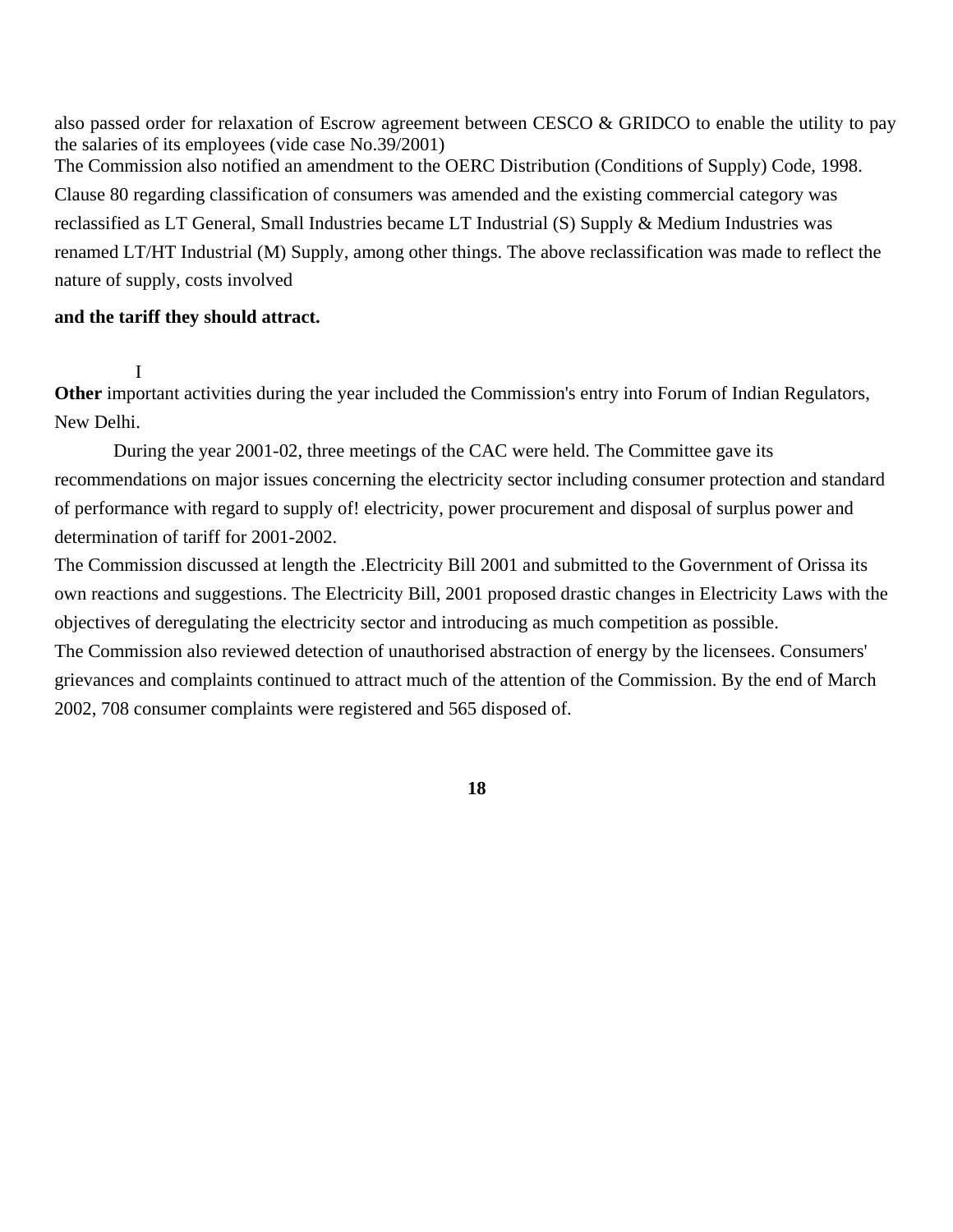The Commission undertook a public education campaign involving print and publication, street theatre shows and hoarding. Messages on theft of power, safe use of electricity, conservation of power and rights and duties of stakeholders were disseminated using multiple media with the help of the utilities. Ms. Purabi Das, Information Officer attended and made a presentation at a national consumer meet organised by CUTS at Jaipur, Rajasthan during October, 2001.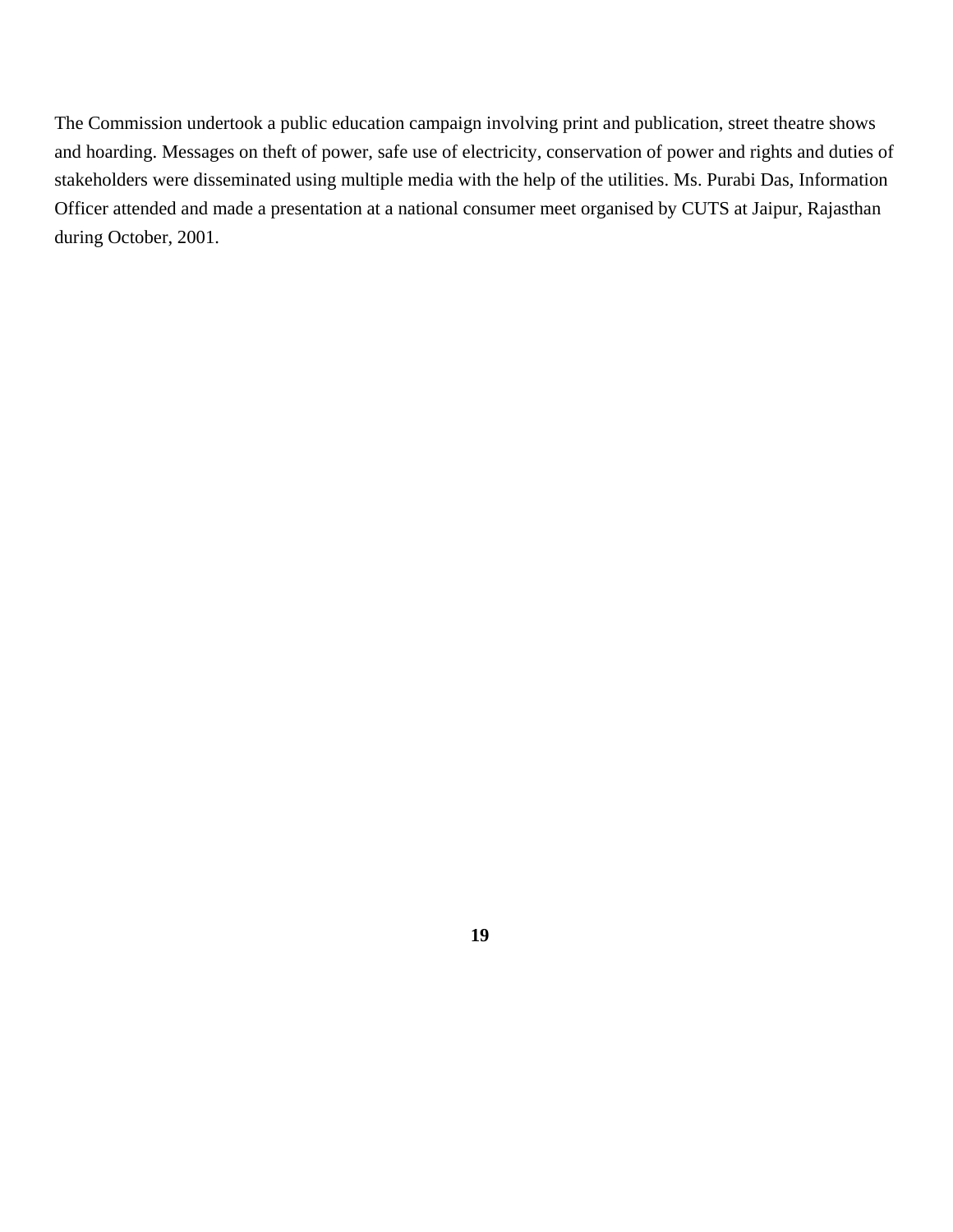#### **(B) TARIFF DIVISION :**

Determination of tariff and monitoring the performance of the licensees are the main tasks of the Commission. The Commission is required to obtain and analyse the annual revenue requirements of the licensees and determine the charges to be levied on various categories of consumers. As required by Chapter-VIII of the OER Act, 1995 the Commission is bound by three parameters while fixing tariff, namely (i) the financial principles enunciated in the Electricity Supply Act, 1948, (ii) the factors promoting efficiency, economy in the use and allocation of resources and good performance etc. and (iii) the overall interest of the consumer^.. However, the Commission has been armed with the power to depart from the factors specified in the Sixth Schedule of the Electricity Supply Act, 1948 after recording sufficient reasons. Performance benchmarking and monitoring have been attempted through issue and implementation of codes and standards.

**T**

#### **Activities for the year 1999-2000**

The system of tariff determination is based on statistical data and information supplied by the various licensees from time to time. The Commission therefore stressed on disclosure of more and more commercial and financial information for which the Accounting Policy for the licensees were developed, approved and issued to the licensees for implementation.

The conceptual issues of electricity tariff in Orissa was developed by the Commission after discussion with GRIDCO, economists, industry associations, power professionals and consumer groups to provide a road map for determination of tariff. This is a very vital piece of document that lays down the principles covering the entire spectrum of tariff setting as detailed below.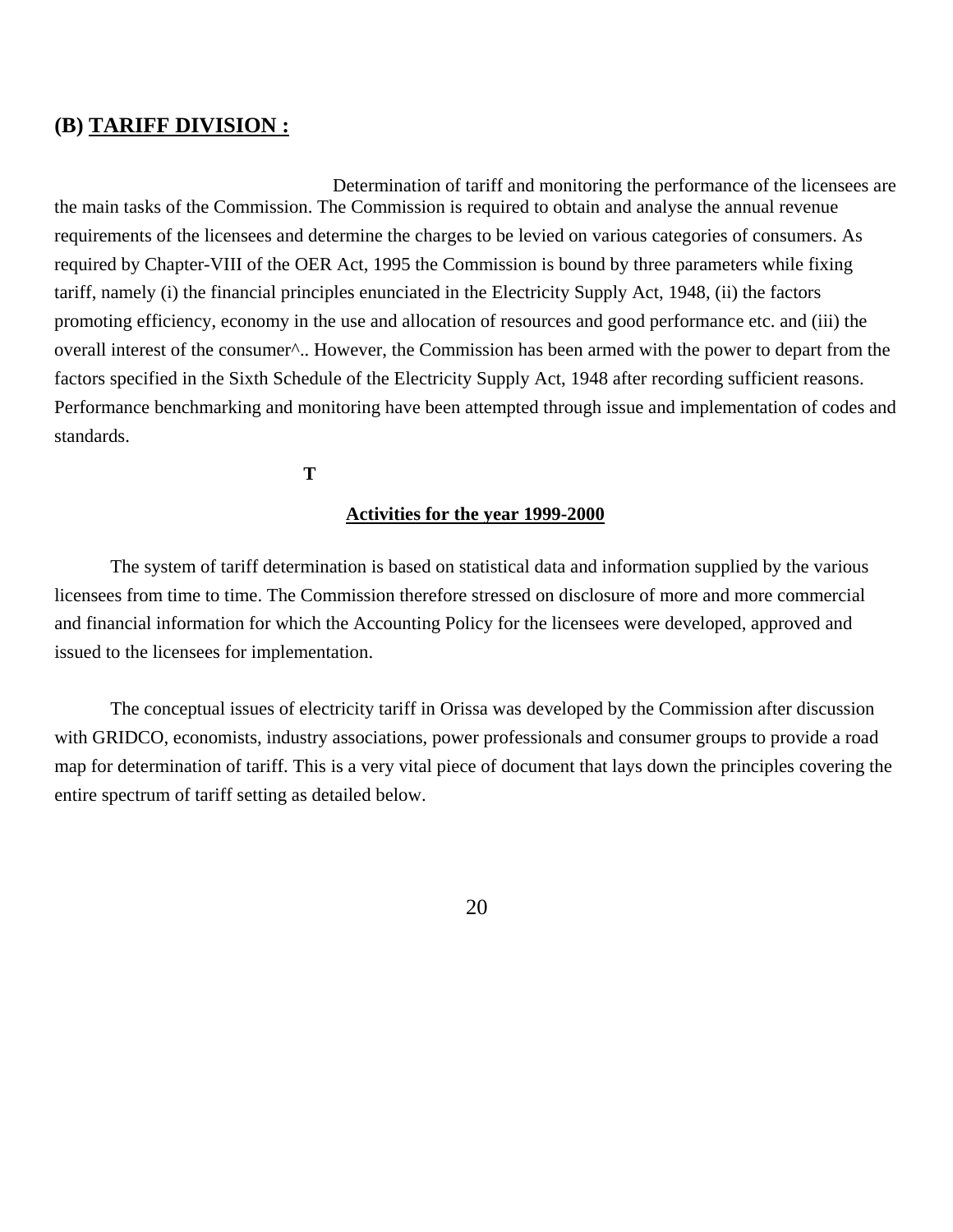- 1) System of Accounts
- 2) Reduction of Subsidy and Cross Subsidy
- 3) Determination of Revenue Requirement
- 4) Appropriate Price Regulation
- 5) Tariff Filing Requirements
- 6) Basis of Asset Valuation
- 7) Unbundling of Tariff
- 8) Assignment of Revenue Requirement in Tariff Design
- 9) Requirement of Fuel and Power Purchase Adjustment
- 10) Differential Tariff on Zonal Basis
- 11) Seasonal and Time-of-Use Tariff

The Reform Act provides for a Fuel Surcharge Formula to take care of the changes in the cost of fuel and oil as a pass through in consumer tariff. The Commission modified the proposal submitted by GRIDCO for determination of fuel surcharge and issued the Fuel Surcharge Formula during the year.

The most significant and important assignment of this Division is determination of tariff and revenue requirement in respect of GRIDCO and the four distribution companies namely NESCO, WESCO, SOUTHCO and CESCO. The Commission took all care for completing this stupendous job within a stipulated period of 90 days of receipt of all applications in complete shape in spite of dislocation of activities due to super-cyclone in November, 1999 and the order was issued on 30<sup>th</sup> December, 1999.

The Regulatory Management System was developed by the Orissa Electricity Regulatory Commission with assistance of MECON, Ranchi and input from the accounts, finance, engineering and economics sections of the Tariff Division. When fully functional this system will be of tremendous benefit to the licensees and the Commission.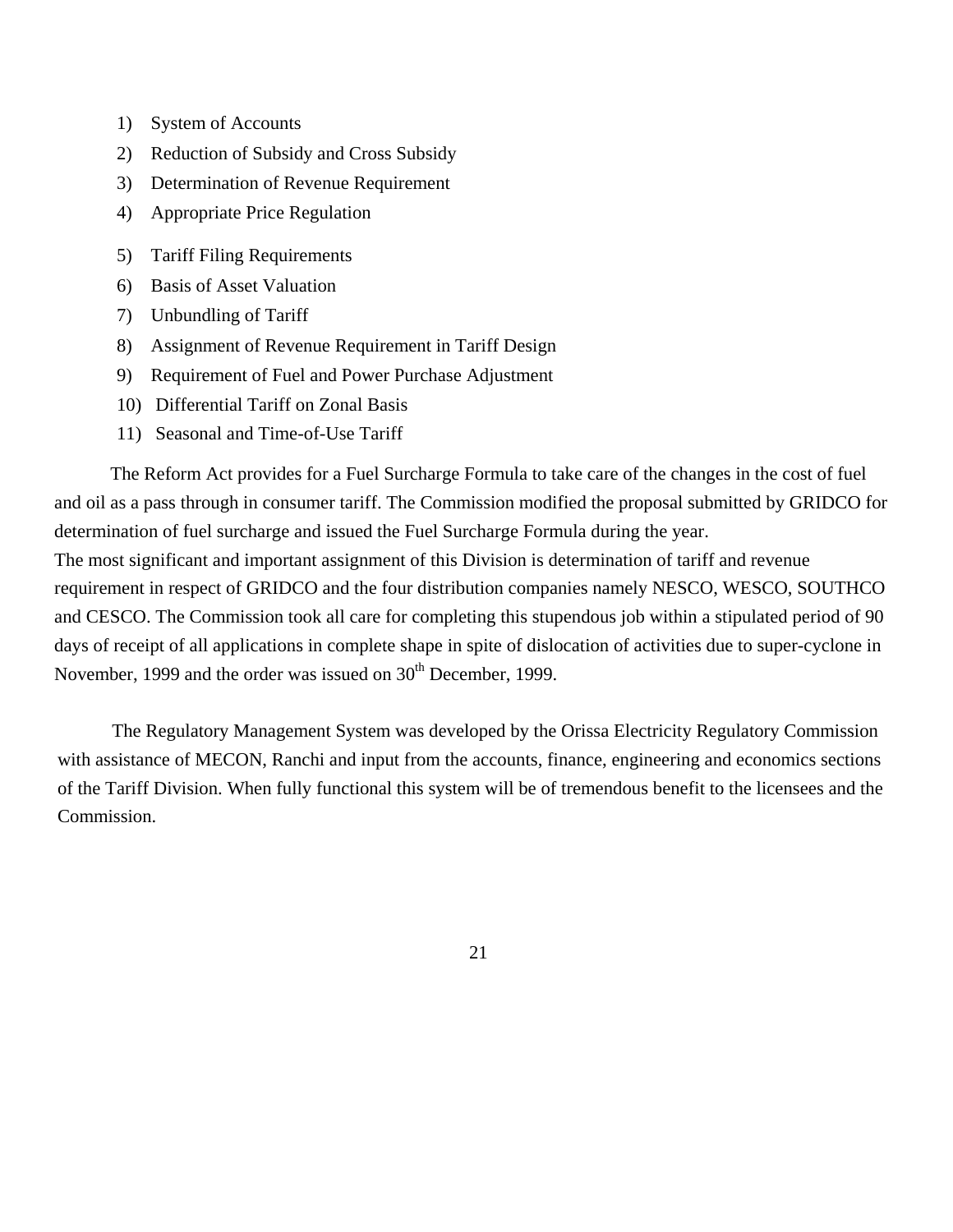The Commission regulates the purchase of power of the Bulk Supply and the Transmission licensee through approval of PPA, which has a number of commercial, financial and technical inputs. During the year under consideration the PPAs submitted by GRIDCO in respect of Upper Indravati Hydro Electric Project with OHPC and for Units 5 & 6 of Ib Thermal Power Station (ITPS) with AES and Kalinga Power Corporation at Duburi were taken up for scrutiny.

The tariff issued by GRIDCO for the FY 1996-97 was remanded by the Hon'ble High Court of Orissa to the Commission which was scrutinized during the year. The Review Petition on Bulk Supply Tariff and Retail Supply Tariff for 1998-99 by EHT consumer and small scale industries also heard during the year under review.  $*^{A_{\nu}}$ 

Among the large number of consumer cases being handled by the Commission during the year, one of the significant cases that was taken up was the arbitration proceeding , relating to Indian Charge Chrome Ltd. Vrs. Grid Corporation of Orissa Ltd. The issue of grant of consent for Captive Power Plant (CPP) for capacity 11.5 MW to Ispat Alloys, Balasore was also taken up during the year.

Training and seminars are an integral part of a knowledge based organisation like OERC for which a training programme on Utility Finance by National Economic Research Associates (NERA) of USA was conducted for the officers of the Commission,

Training on Rate Making at Administrative Staff College of India, Hyderabad was attended by Shri S.N. Ghosh and Shri K. Biswal, Joint Directors of Tariff Division. Mrs. Dharitri Panda, Jt. Director also attended the National Seminar on Transition to a Liberalisation Environment conducted by Tata Energy Research Institute (TERI), New Delhi. Shri A. Sahoo, Dy. Director underwent a six-month part time course at SQL, Bhubaneswar on ORACLE Developer, 2000. Shri S.K. Jena, Director (Tariff) attended the National Seminar on Management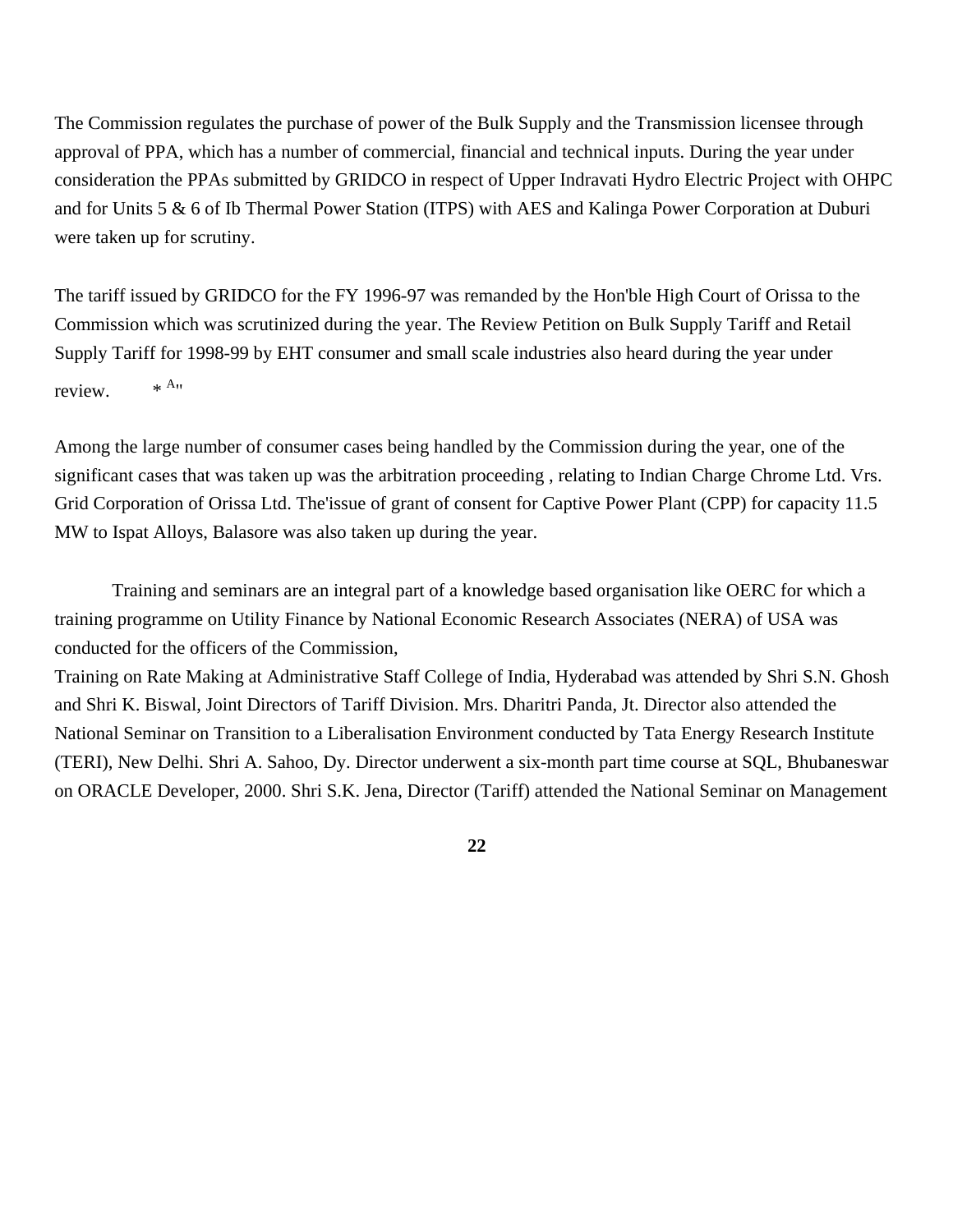in Power Sector Problems and Solutions conducted by Strategic Management Group at New Delhi.

Traditionally, OERC has developed a system of dissemination of knowledge through various presentations. Shri A. Sahoo, Dy. Director presented an analysis of the method of Global Accounting to the Commission and staff, Dr. M.S. Panigrahi, Jt. Director made a presentation on" Marginal Cost of Transmission. Shri S.M. Pattnaik, Dy, Director made a presentation on Operation and Maintenance Interest and Depreciation Expenses of GRIDCO.

During the year, the Chairman, CERC, New Delhi, APERC, Gujarat, M.P. and DFID visited OERC separately. A presentation on Tariff 1998-99 and on Power Sector Reform was given by Shri S.K. Jena, Director (Tariff) in the Commission to these dignitaries. He also gave presentations on PPAs of Upper Indravati Hydro-Electric Project, Fuel Price Adjustment and Availability Based Tariff to the Commission and staff. Presentation was also given to the officers of A.G. at Bhubaneswar and at Cl1, Bhubaneswar.

#### **Activities for the year 2000-01**

The Orissa Electricity Regulatory Commission (OERC) displayed its dynamism during 2000-01 by issuing reasoned tariff orders to the Bulk Supply and Transmission Licensee and Distribution Licensees. The advent of the year witnessed OERC issuing revised guidelines for tariff filing to GRIDCO and Distribution Companies. These guidelines were updated incorporating newly designed formats to broad base the submission of information by the licensees. A significant amount of time was devoted by the Commission towards redetermination of tariff for the year 1996-97 in accordance with the order of the Hon'ble Supreme Court.

GRIDCO filed an application under Section 26 of the Orissa Electricity Reform Act, 1995 on 29.09.2000 in respect of its revenue and tariff for Bulk .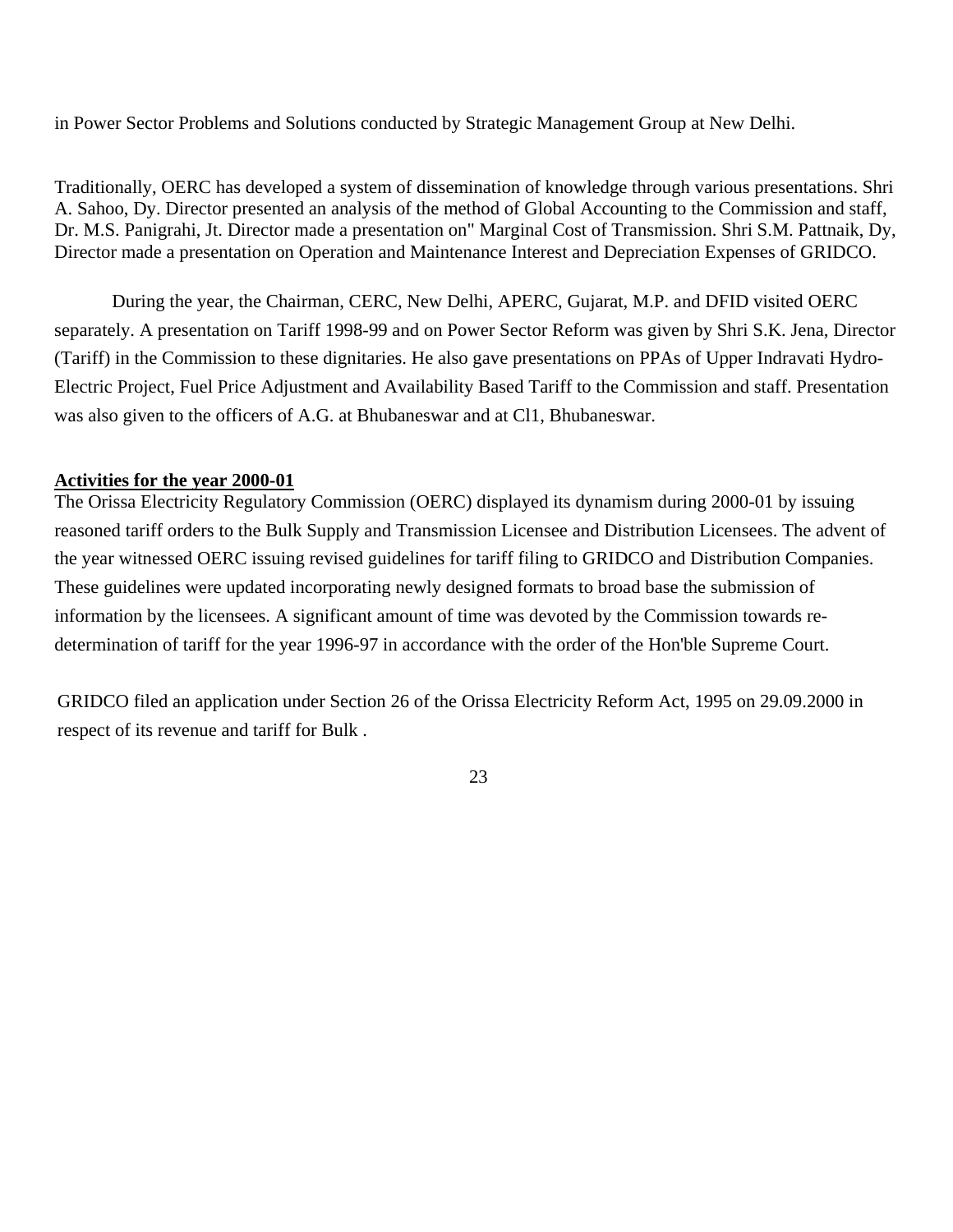Supply of electricity and for use of its transmission services. The Commission gave a reasoned order on 19.01.2001 whereby the Distribution Companies were asked to pay a differential Bulk Supply Tariff based on costs and financial conditions of the licensees. The Distribution Companies like CESCO, NESCO, SOUTHCO and WESCO had also simultaneously submitted their respective applications in respect of their revenue requirements and tariff for retail supply of electricity.

The Commission delivered a balanced judgement and hiked the retail tariff on an average by 10.23% which was little higher than the prevailing rate of inflation but was much below the extent of fuel prices in the country. The guiding factor in the determination of retail tariff has been to move towards a cost based tariff with gradual phasing but of cross-subsidies.

The Commission continued to review quarterly submission of metering data, data relating to consumers' commercial information including loss reduction activities on a regular basis. '

The Commission also made an appraisal of various tariff orders passed by the Regulatory Commissions of the neighbouring states. This provided some inputs to strengthen the tariff design and structure in the State of Orissa.

One seminal achievement during 2000-01 is the official issue of the procedure for Load Forecast to be conducted by the licensees every year. A Practice Direction was issued which talked about the various methodologies of load forecast, time dimension involved and the need for such forecasts every year for future generation and transmission planning.

The Commission prepared a study on inter-state retail tariff comparison, which covered almost all the states in the country.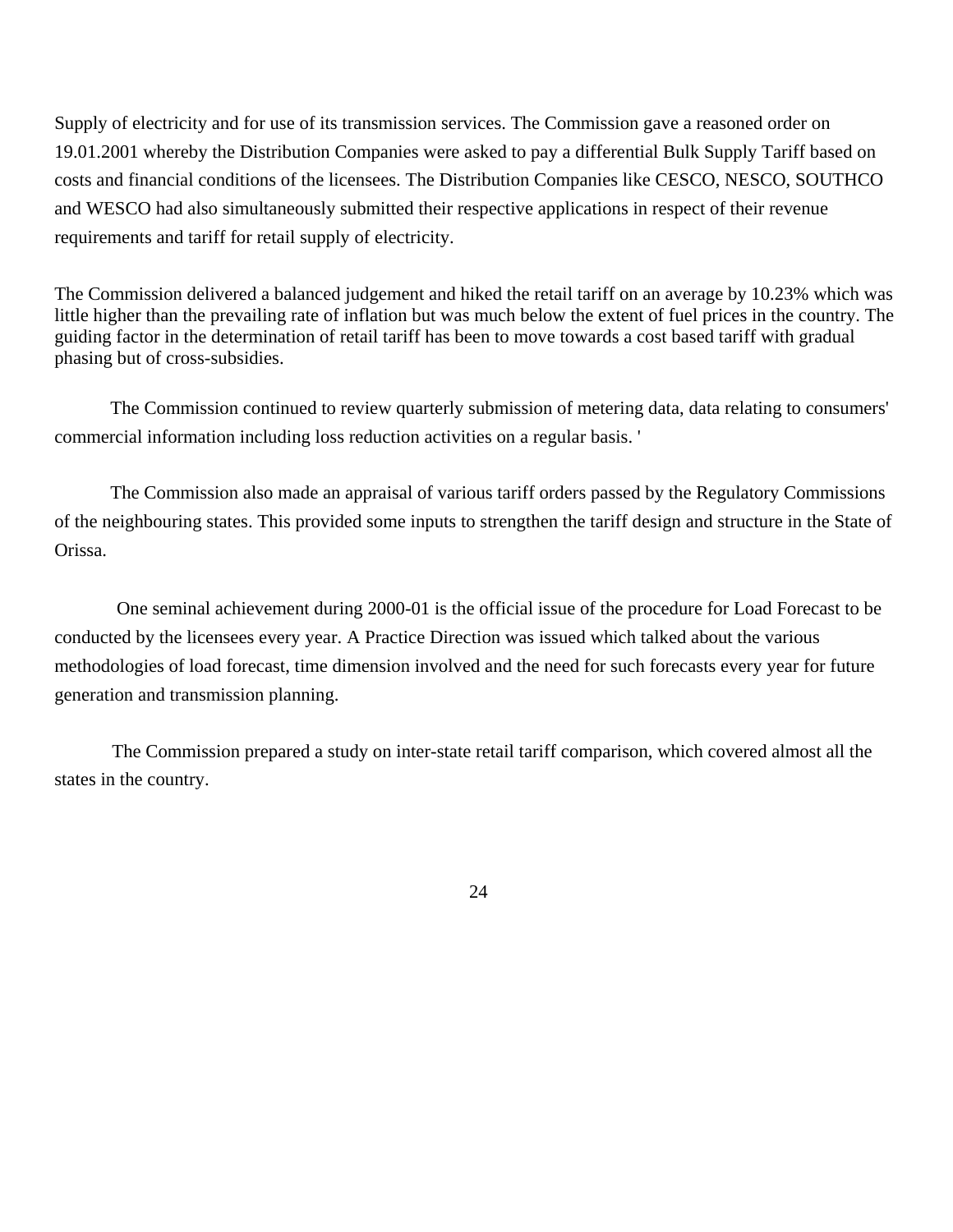Another study on status of cross-subsidies conducted during the year under review demonstrated that the postreform tariff changes in Orissa have kept pace with annual movement of costs and prices. The study clarified that the efforts of OERC to reduce the inverted tariff structure inherited from the OSEB have succeeded in gradual reduction of cross-subsidy across the board. The Commission recommended grant of R.E. subsidy by the Government of Orissa for the year 1999-00 for furtherance of Rural Electrification works.

The Commission attended to a number of High Court cases arising between the licensees and between the consumers and the licensees. Necessary legal input was provided to the legal counsel for preparation of counter and arguments relating to tariff matters before the Hon'ble High Court of Orissa.

#### **Activities for the year 2001-02**

The state power sector witnessed a thorough mid- term review by a High Power Committee consisting of independent experts appointed by the Government of **Orissa.** The Committee headed by Shri Soven Kanungo emphasised on improvement of supply conditions while freezing tariff for at least five years. Inherent in the recommendations of the High Power Committee is the idea of reduction of input cost of power by a number of means, an idea that was mooted by the Commission during the year under review.

Rise in unit cost of power, high depreciation due to upvaluation of assets, non-maturing of expected load growth, high T&D loss accompanied by total absence of government subsidy characterised the state of the power sector,

The Commission gave a presentation to the Soven Kanungo Committee, which described the status of power sector reforms very aptly and suggested steps to improve the sector and to strengthen OERC.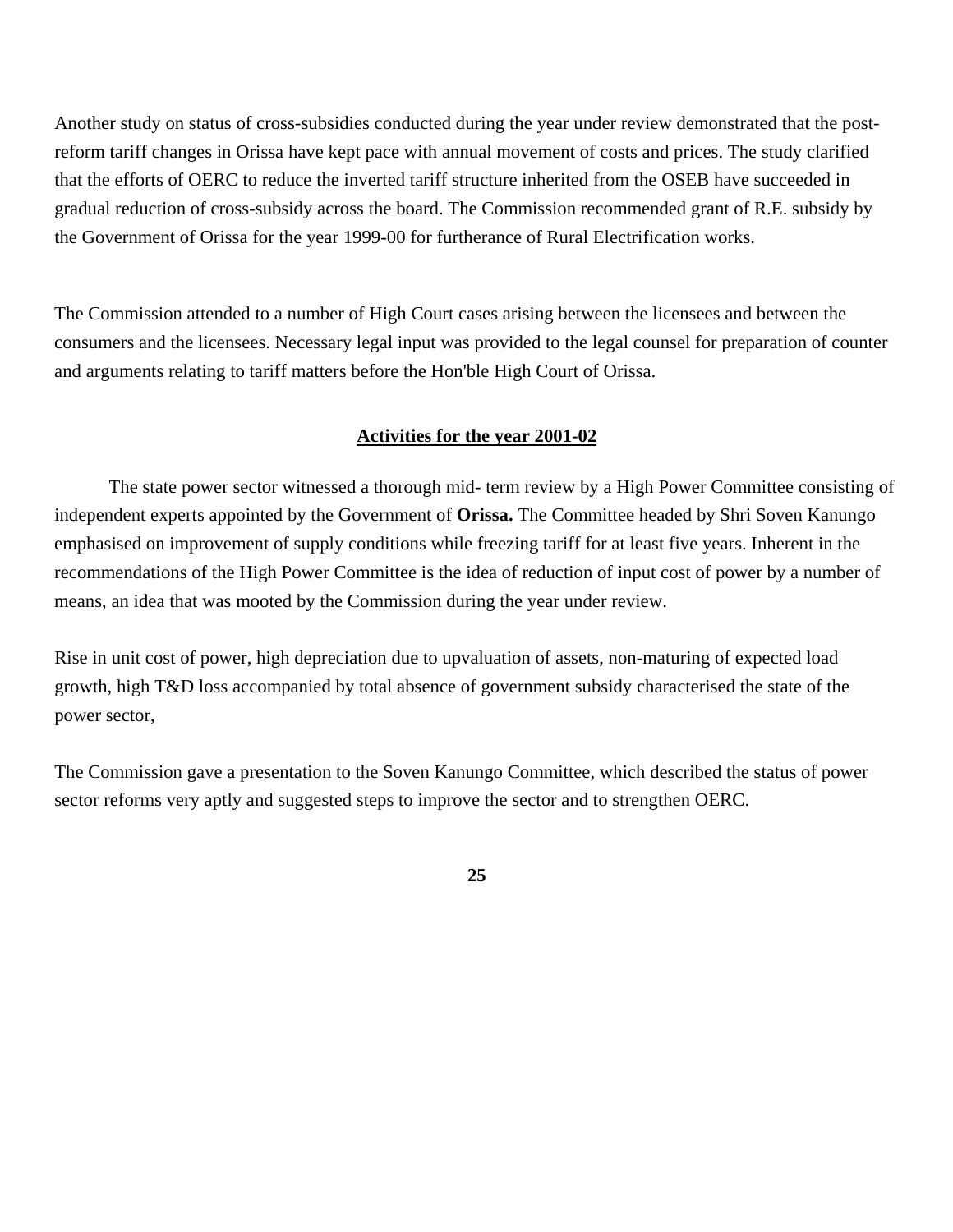To strengthen OERC, the Commission suggested certain measures to the High Power Committee, It was stated that financial autonomy of the OERC might be ensured in the pattern of neighbouring states and adequate funds be provided for day-to-day functioning of the Commission. The budget provision meant for OEERC has been consistently lower than the license fees deposited with the state exchequer. The Commission also highlighted the infrastructural bottlenecks faced by the officers in carrying out their jobs.

 $\setminus$ As per the requirement of the prevailing regulations, GRIDCO and the DISTCQs submitted their annual revenue requirements for 2001-02, which were examined by the Commission. The Commission also laid down the procedure for finalisation of the bids for procurement of materials by various licensees. GRIDCO submitted two applications under Section 26 of the Orissa Electricity Reform Act, 1995 in respect of its revenue requirement, tariff for Bulk Supply of electricity and tariff for use of transmission services. Its application for determination of Transmission-and Bulk Supply Tariff for the FY 2001-02 was registered as a separate case for revenue requirement for the FY 2002-03. As both the leases were interrelated to each other, they were heard analogously. The Commission worked out various alternative models of cost reduction to reduce the input cost of power so that the Bulk Supply Tariff moved downward, to the satisfaction of the DISTCOs and the people of the State.

Reduction in power purchase cost was sought to be achieved by applying certain correctives to OHPC. Depreciation in respect of OHPC's old stations was allowed up to loan repayment. ROE was calculated at 12% instead of 16% on OHPC's own investment. Impact of Government loan due to revaluation was not considered as a passthrough in tariff. O&M expenses also were pruned for 2001-02 and 2002-03. A similar approach was also followed in cutting down the cost in case of Upper Indravati-Power Stations.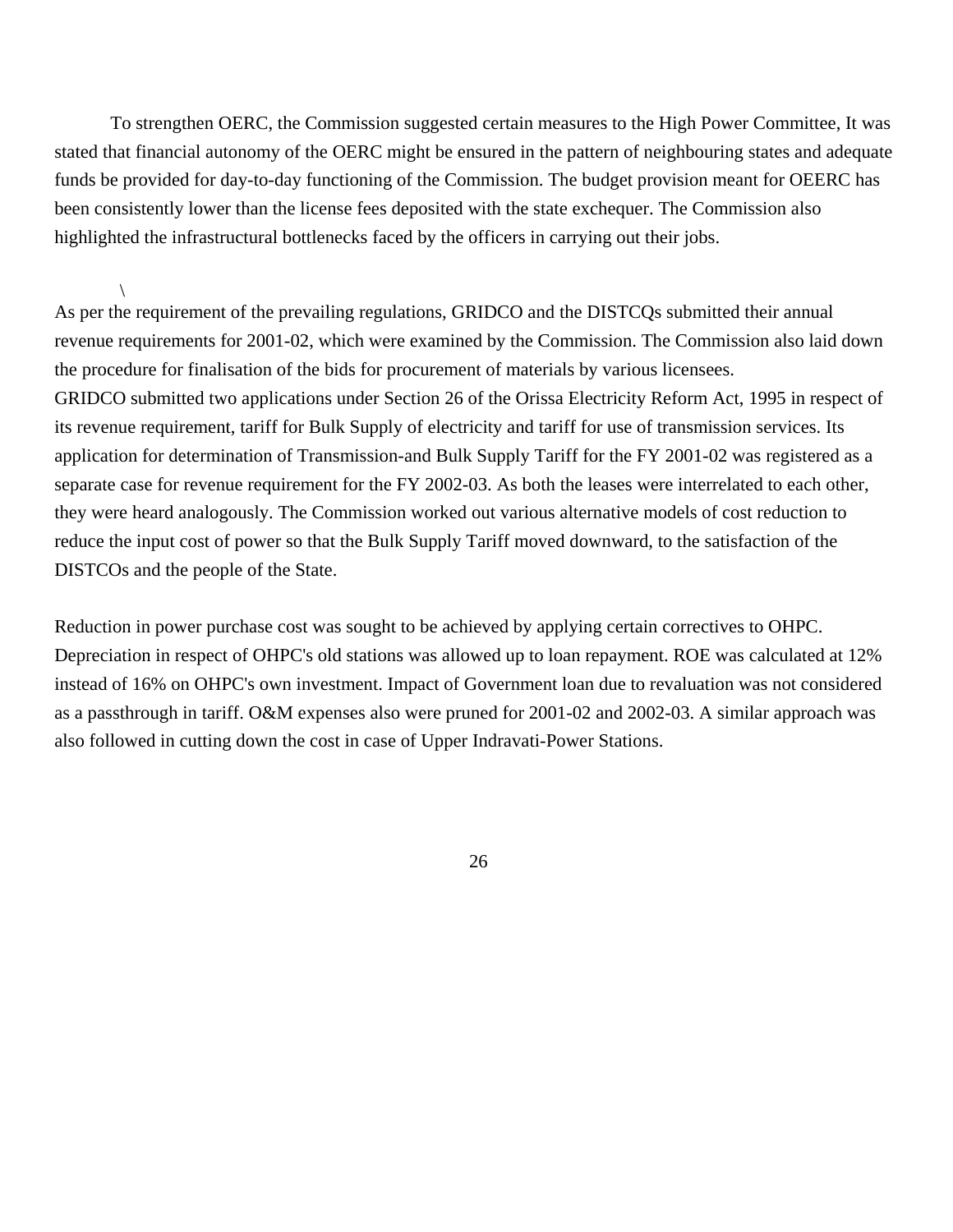The upvaluation of assets of GRIDCO and OHPC per se has not been disturbed but its effects like assigning the additional amount as loan, debenture, Zero Coupon Bonds have been kept in abeyance. Originally, depreciation was being calculated at post-94 rate as prescribed by the Government of India on the asset base, revalued on 1.4.96. This had raised the revenue requirements of GiRIDCO and DISTCOs. The Commission in public interest decided that the licensee would be allowed to recover 90% of the asset value within the life span of the as^set following the GO! notification of 1992. This would avoid front loading of tariff, while ensuring necessary cash flow to the licensees. Accordingly, the licensees were directed that the depreciation of assets should be limited to 90% of the revalued cost of asset. The depreciation should be calculated from 1,4.2001 onwards at pre-92 rate,

The DISTCOs had simultaneously applied separately to the Commission for.revision in the Retail Supply Tariff for 2001-02 and Revenue Requirement for 2002-03. The above applications of the DISTCOs were examined by the Commission together.

It may be remembered that the Commission has switched over to a tariff philosophy based on voltage and cost of supply of power from the traditionally accepted concepts of nature and purpose of supply, in the post-reform regime. Keeping the above objective in view the Commission brought in certain changes in Regulation 80 of the Distribution Code, 1998 pertaining to classification of consumers.

The existing PPA terms with regard to amendment of rates for depreciation, rate of return, 0 & M charges, escalation in O&M, book value of assets etc. in the light of the recent CERC orders were revisited. The Commission approved the draft interim PPA between OHPC and GRIDCO for "1998-99 to 2000-01. The Commission's order approving the interim PPA also considered the operating norms relating to OHPC stations, like design energy, debt-equity ratio and return on equity, pricing of secondary energy, O&M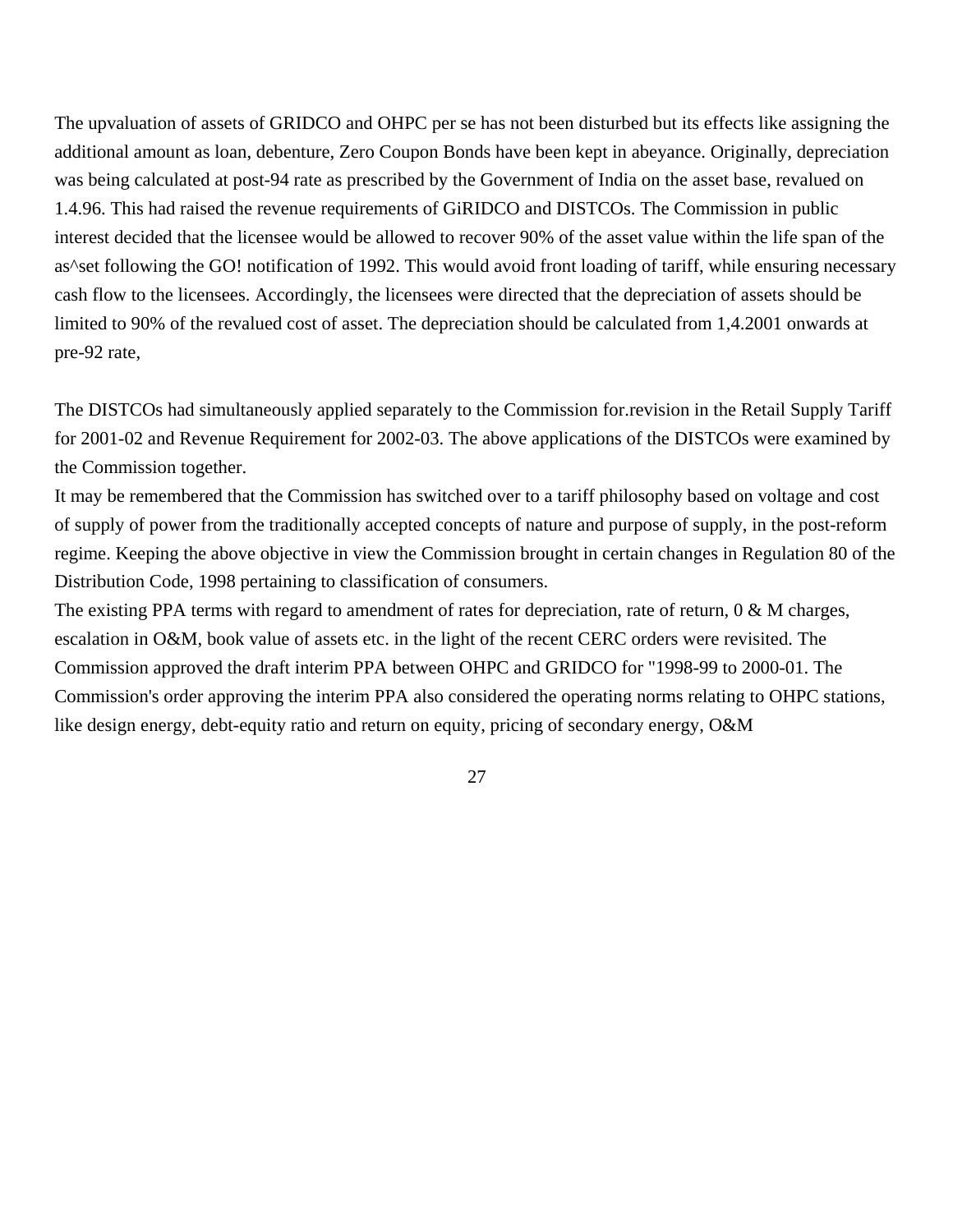expenses, depreciation, delayed payment surcharge, auxiliary consumption, etc and gave its own observations on each of them for finalization of the long term PPA after hearing various stake-holders. The Commission also scrutinised the proposed PPA on Samal Barrage Small Hydro Electric Project, A review petition of UIHEP PPA was also examined.

Another crown added to the history of power sector reform has been the Pilot Stutly conducted for determination of technical and non-technical losses in

 $\sim$  1

the system. Earlier in the tariff order, the Commission had directed the DISTCOs to conduct independent Pilot Studies to measure the distribution loss levels, in response to which, some licensees conducted Pilot Studies and submitted the same to the'Commission. The Commission has been laying stress on the loss reduction programmes by' the DISTCOs and on subsequent substantial achievement on that front.

The State Government was also approached by the Commission to introduce an Anti -Theft Law in the pattern, of Government of Andhra Pradesh.

One of the objectives of the reform process was to create climate conducive *\o* private sector participation. To achieve this goal predictability of the tariff structure is a prerequisite. The Commission worked out an indicative Multi-Year Tariff Model based on the business plan of licensees and submitted the same to the High Power Committee, Needless to say that the establishment of multi-year tariff parameters will go a long way in avoiding uncertainty and minimizingithe business risk.

As usual, the study on Inter-State Comparison of Tariff was updated to incorporate the latest tariff orders of the neighbouring states. Quarterly reviews of status of metering by the DISTCOs continued. A number of seminars/presentations/workshops took place during 2001-02. A training programme for officers of the Commission was arranged under the auspices of Price Waterhouse Coopers.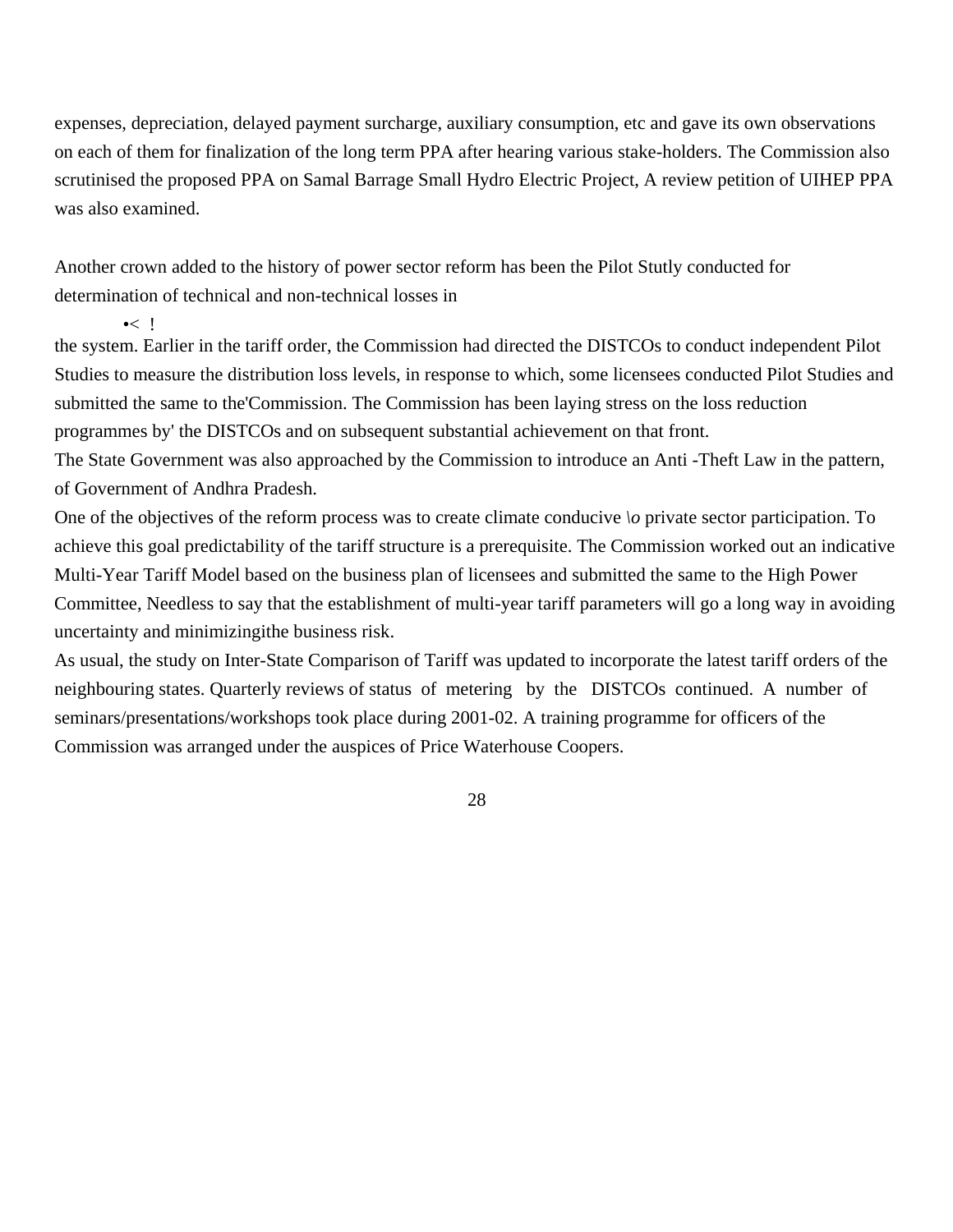## **(C) ENGINEERING DIVISION :**

The Engineering Division monitors performance of the utilities under various technical parameters, including license conditions and performance standards. The Division provides vital technical input for grant, revocation, amendment or exemption from license u/s 15 of the OER Act, 1995.

The Engineering Division vets applications for grant of installation of Diesel Generating Sets and Captive and Co-generation Power Plants and for sale of surplus power to third party consumers, It monitors quality of power supply and a number of outages through Distribution System Interruption Reliability Indices known as SAIFI, CAIDI and SAIDI. It also keeps track of disposal of consumer complaints through quarterly reports and Bijuli Adalats conducted by DISTCOS.

#### **Activities for the year 1999-2000**

- Overall Performance Standard of four Distribution Licensees was approved and issued on 19.6.2002.(License Condition No.20.5)
- Fresh distribution System Planning and Security Standards and Operating Standard were approved for four Distribution Licensees and issued on 15.3.2000. (License Condition No.20.2)
- •' Consumer Rights Statement was approved & issued on 18.1.2002 (License Condition No. 18.3)
- Code of Practice on Payment of Bills was approved & issued on 18.1.2000. (License Condition No. 18,3)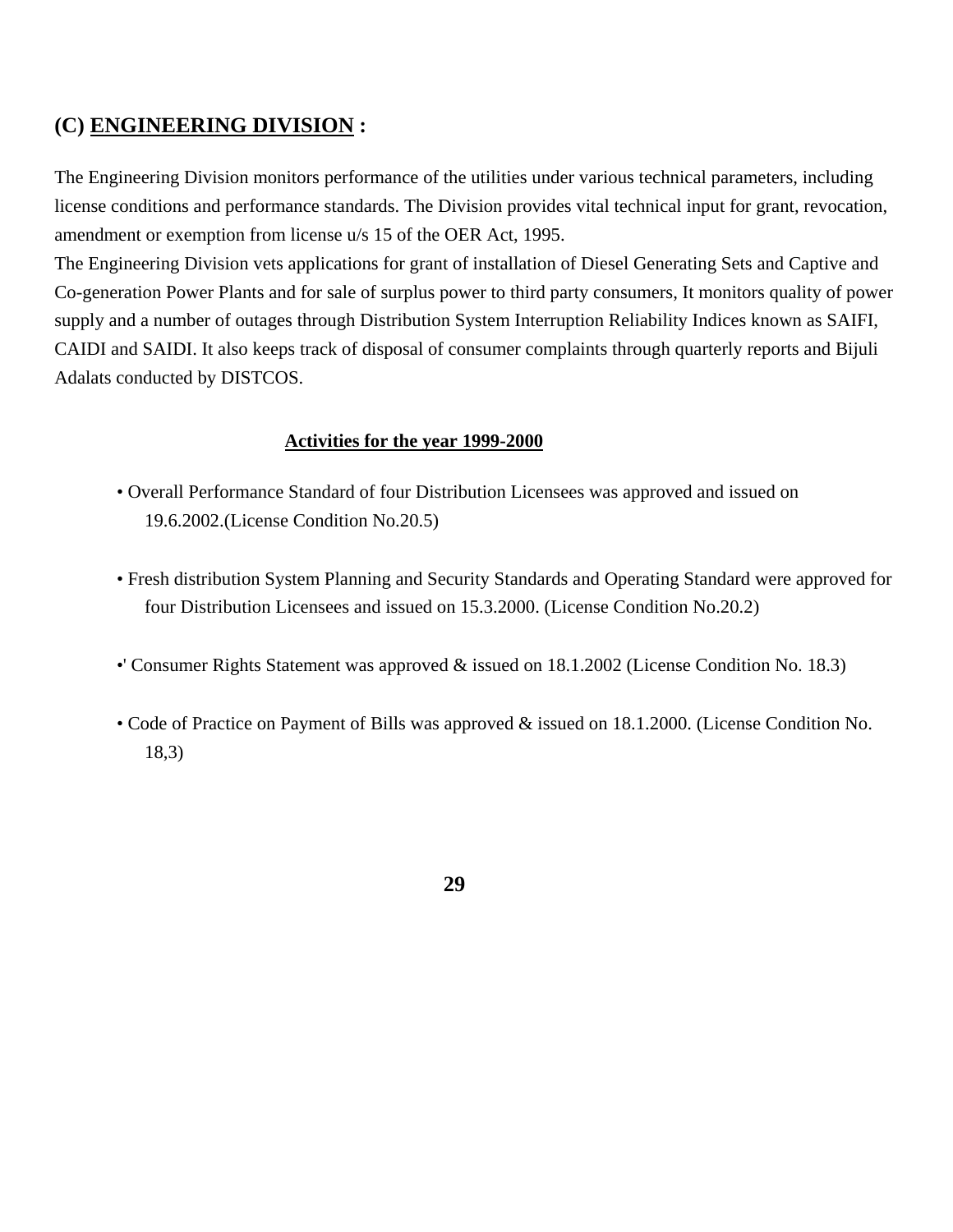- Complaint Handling Procedure was approved & issued **on** 18.1.2000. (License Condition No. 18.3)
- New Practice direction for obtaining consent for CPP/Generating Station was

framed and issued on 27.9.99. (Ref. Sec, 21 (3) of the OER Act, 1995). Also DISTCOs were given authority on 18.5.99 to shut-down the unauthorized generating stations. (Ref. Sec.45 of the Electricity (Supply) Act, 1948)

• Commission conducted a suo motu proceeding and gave orders on 4.8.99 to GRIDCO/CESCO for improvement of power supply in Cuttack/Bhubaneswar.

• The breakoown of 220 KV Bhanjanagar-Chandaka EHT line on 23.5.99 was investigated by the Commission and GRIDCO was directed on 23.10.99 to take corrective steps.

• Consent to 63 nos. of generating stations/CPP was given.

## **Activities for the year 2000-01**

**• The Overall Performance Achievement** of DISTCO's for 99-00 was published on 19.1.2001 to fulfill the statutory obligation of the Commission in public interest. Order on **Transmission Planning Proceeding** was pronounced on 17.2.01. The division monitored GRIDCO's compliance to the said order. The **Annual Statement of System Performance** report for 99-00 (Ref. Condition 20 of Transmission and Bulk Supply Licence on Standards) of GRIDCO was published on 24.1.2001.

**•**

**• Distribution System Interruption Reliability Indices** in the form of SAIDI/SAIFI/CAIDI (approved and issued on 15.3.2000 vide Licence Condition No. 20.2 on Standards) were obtained from DISTCOs, and analysed with the aim of **refinement of interruption data and setting future**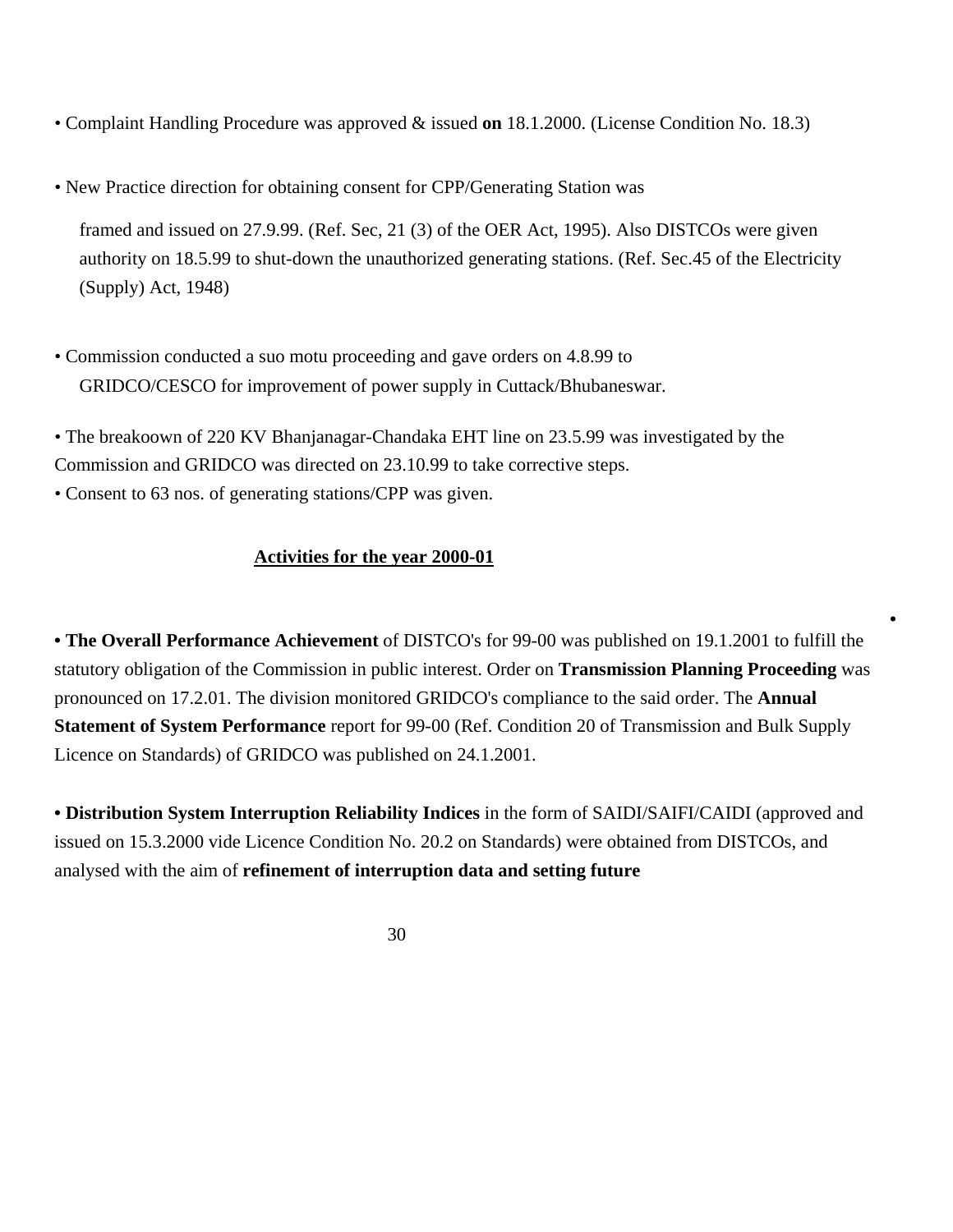**bench marks.** Major investment to the tune of Rs. 51.35 crore was sanctioned to CESCO on 19.4.2000 for restoration of cyclone ravaged power system.

• Consent to 69 DG Sets, 3 CPP/Co-Gen Plants was granted. **Revised Complaint Handling Procedure** incorporating the mechanism of **Bijuli Adalat** was approved and issued on 12.01.2001 [Ref-Licence Condition

• 18.3.].  $^{\circ}$ 

#### **Activities for the year 2001-02**

## **• A procedure on Power, Supply to Multistoried Buildings/Housing Complex/Residential Colonies etc. was approved on 11.7.01, and**

implemented with effect from 19.7.01. The practice direction in case of Grant of **Temporary Connection to Consumers** was formulated, which was approved on 22.5.02, and become effective form 1.7.02.

• A practice direction for **Grant of Consent for setting up Generating Stations including CPPs** was revised on 13.2.02 and made effective from 1..4.02(further revision was made effective from 20.4.02). **Overall Performance Achievement** of DISTCOs for 2000-01 was published on 22.3.02 and 31.3.02 to fulfil statutory obligation in public interest.

• Director (Engg) & JD (Engg) made an on-the-spot inquiry at Chainpal Substation on 12.11.01 for failure of Bulk Oil Circuit Breaker. **They also** inspected Meramundali Sub-station on 13.11.01 for monitoring progress thereof. Consent for 73 DG Sets and one Co-Generation CPP (2x68.75MVA) was granted. **Annual Statement of System Performance** report for 00-01 (Ref. Condition 20 of Transmission and Bulk Supply License on standards) of GRIDCOwaspublishedon16.12.2001.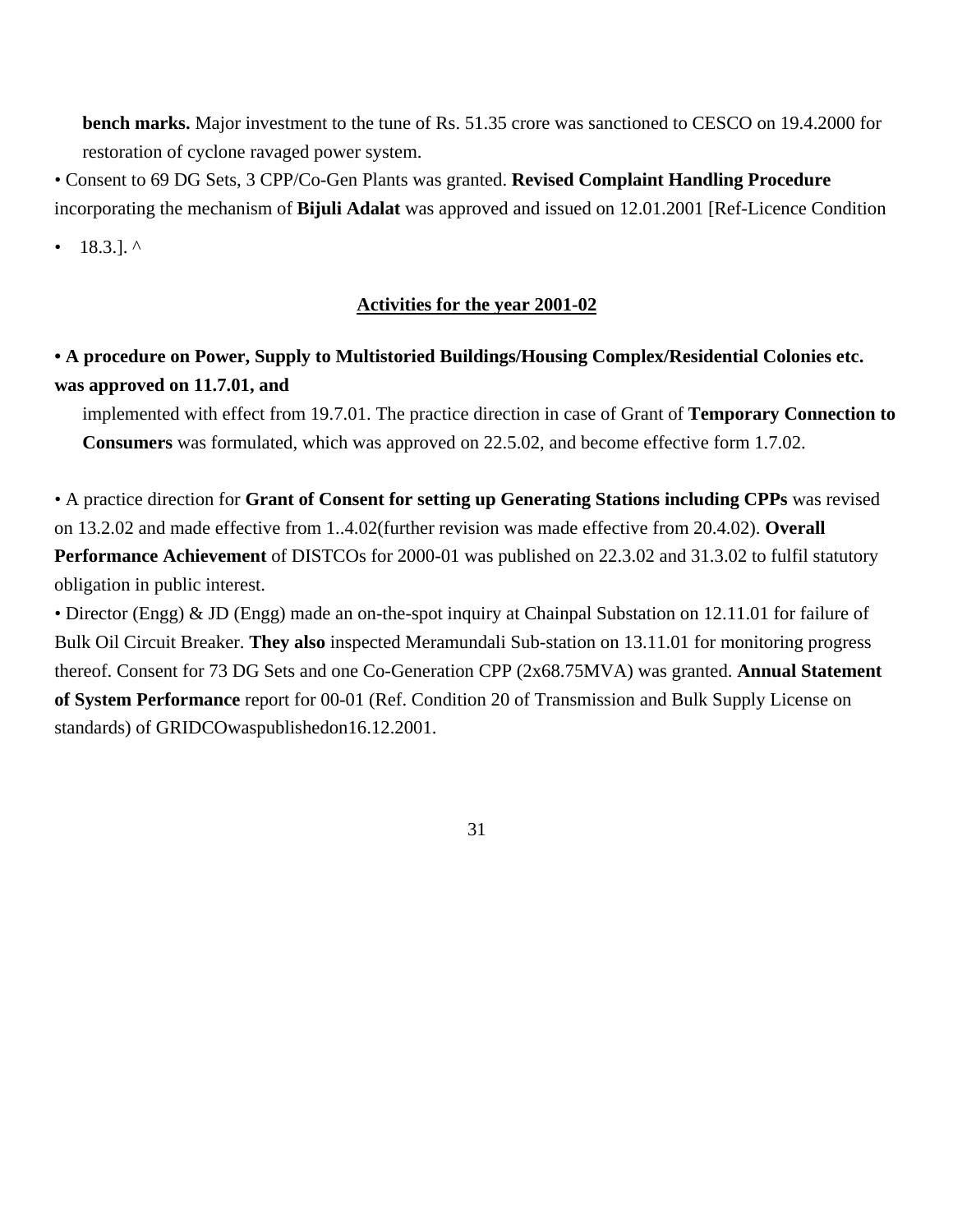#### **(D) ADMINISTRATION DIVISION :**

The Administration Division provides support to the Commission in recruitment of executive and nonexecutive staff and overseeing operational needs such as fiscal services, budget, information technology, purchase and procurement, maintenance and care taking, training and performance appraisal.

"i

## **Activities for the year 1999-2000**

This year saw the exit of two of the pioneering Commissioners : Shri A.R. Mohanty, the first Commissioner of India retired from OERC in June 1999 and Shri S.C. Mahalik, Chairman, left us in March 2000. Shri D.K. Roy, who was a Member of the Commission, became Chairman from June, 1999.

#### RIMS Development and Installation

ORACLE 8.0 was installed on the Compaq server and Developer 2000 was loaded on the Pentium-based nodes in May 1999. This is the minimum configuration required for installation of Regulatory Information Management System (RIMS). RIMS is an integrated information system developed by M/s. MECON, Ranchi. The major objectives of this system are as follows :

To monitor the performance of various licensees (i.e. Bulk Supply, Transmission and Distribution and Retail Supply) on time-based criteria laid down in the license conditions/standards/ regulations. To assist in approval/modification of tariff for the ensuing year, To improve the quality of

supply and consumer service.

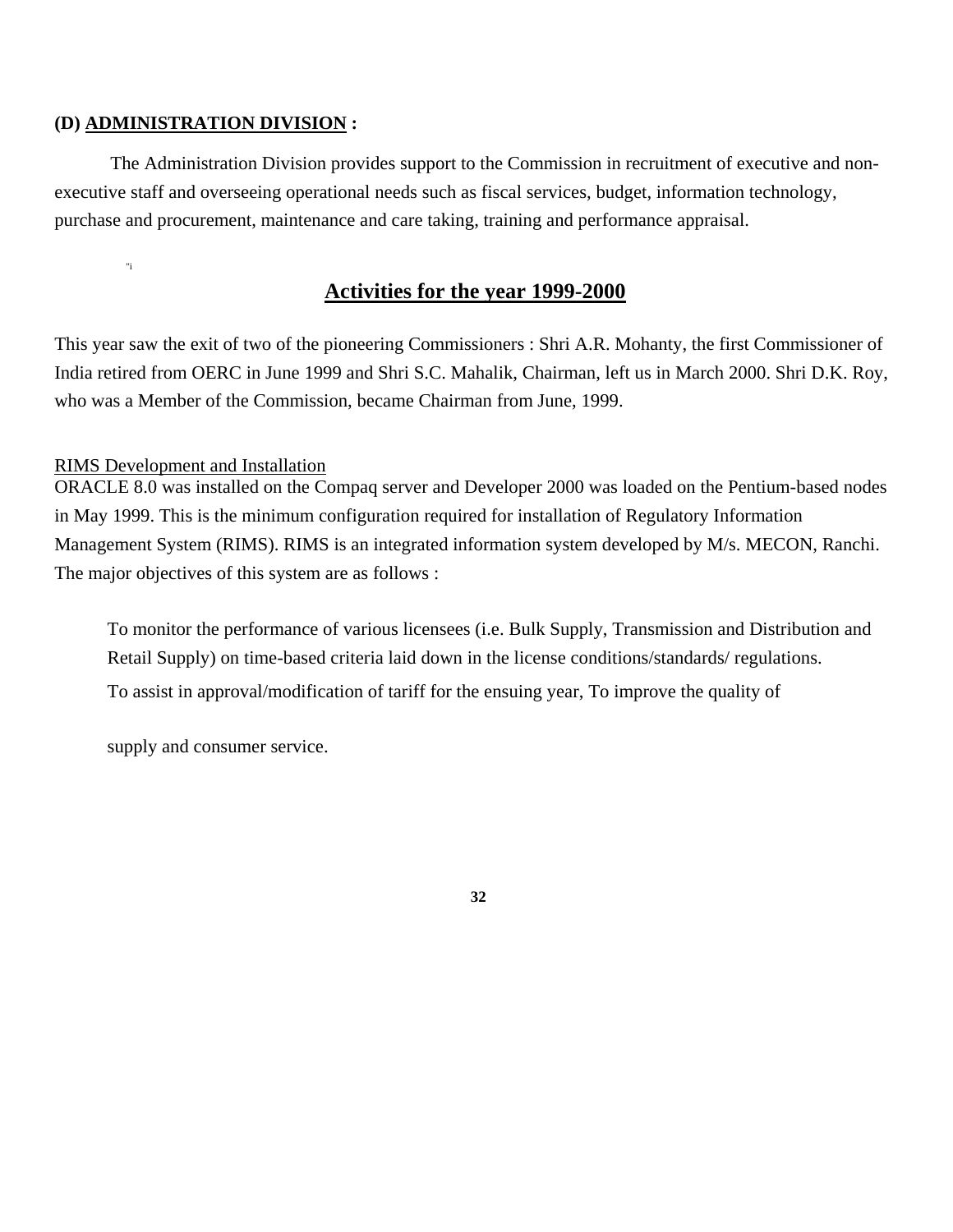The basic framework of this MIS has already been developed, installed in OERC server and demonstrated to the concerned officers of OERC, GRIDCO, CESCO, NESCO, WESCO and SOUTHCO in July, 1999. RIMS development was completed in August 31,1999 and implemented at OERC.

#### Internet Access and Website updation

- i) Internet connectivity was commissioned through DOT, Bhubaneswar in February, 1999. All the Pentium/windows based machines were configured and provided internet connectivity using a proxy server in June 1999.
- ii) A massive up-dation of the OERC web-site was undertaken to Include the 'Distribution License' and other new documents approved by the Commission.

Incorporate the'Cause List'for the ensuing month. Include orders for new cases.

#### Training of Personnel

i) Shri S N Ghosh, Jt.Dir(T/Engg.) and Shri K Biswal, Sr.Financial Analyst attended training programme at ASCI (Administrative Staff College of India) Hyderabad on *'Tariff Analysis and Rate meeting in an Regulatory Regime'.*

ii) Shri N C Mohapatra, Jt.Director(Law) and Shri D K Mohanty, Asst. legal Adviser attended training programme on *'Information Tecnology and Financial aspects for non Finance Officers'* at Gopabandhu Academy of Administration.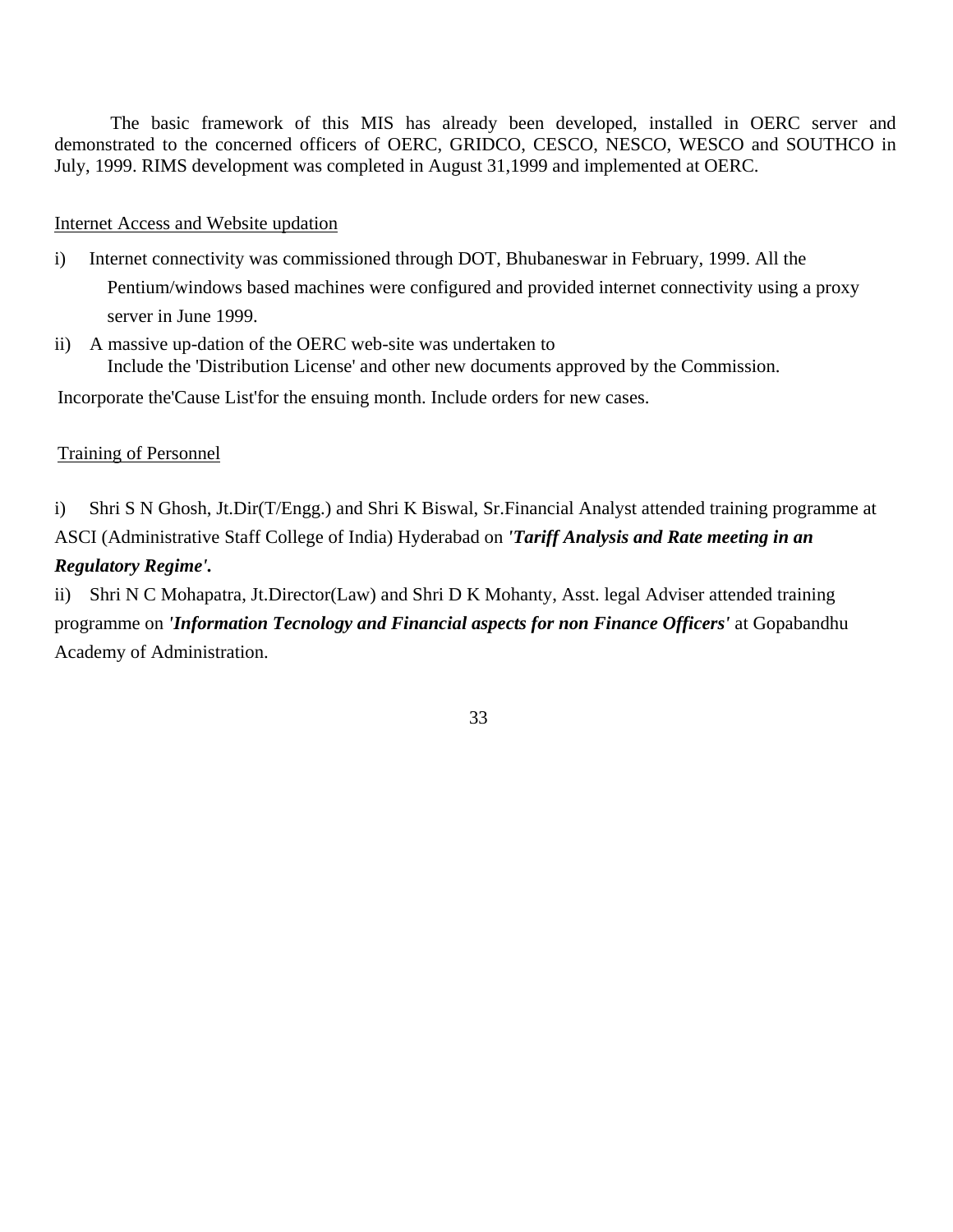## iii) Shri K L Panda, Dy.Director(Engg.) attended a training programme on *'Captive Power and Industrial Cogeneration'* at ASCI, Hyderabad.

iv) • *Oracle and Developer 2000 training* was given to ShriS.C. Biswal, Dy.Director(IT), Shri Antaryami Sahoo, Dy.Director(T/E) and Shri Ajoy Sahu, Accounts Officer during April to June 1999. It is envisaged that RIMS which is on the same platform would be maintained in-house by these trained professionals. Visits on Conference, Workshops, Seminar etc i) **Shri S C** Mahalik, Chairman visited Washington DC and

#### Vail **Colorado,**

USA **on** Energy partnership programme of US Energy Association.

ii) A delegation from OERC comprising of officers, Shri S N Ghosh, Jt.Director(Tariff/Engg.), Dr. M S Panigrahi, Sr. Economic Analyst, Shri K Biswal, Sr.Financial Analyst, Shri S M Pattnaik, Jr.Financial Analyst, Shri Antaryami Sahoo, Dy.Director(Tariff/Engg.), Dr (Mrs) A. Dash, Dy Director (Tariff/Eco) visited Washington DC and Denver Colarado, U.S.A on Energy partnership programme sponsored by U.S.E.A.

iii) Shri D K Roy Member attended a seminar on *'Infrastructure Regulation and Reform conducted by SAFIR'* at Agra, U.P

iv) Shri B.K.Sahoo Director (Engineering) attended a conference on *'Renewable Energy policy statement -Brainstorming meet of stake holders,* at New Delhi,

### Crisis Management

The super-cyclone in October 1999 damaged many of the OERC computers, printers and UPS. However, the IT services were normalised within five days due to extensive effort by this division.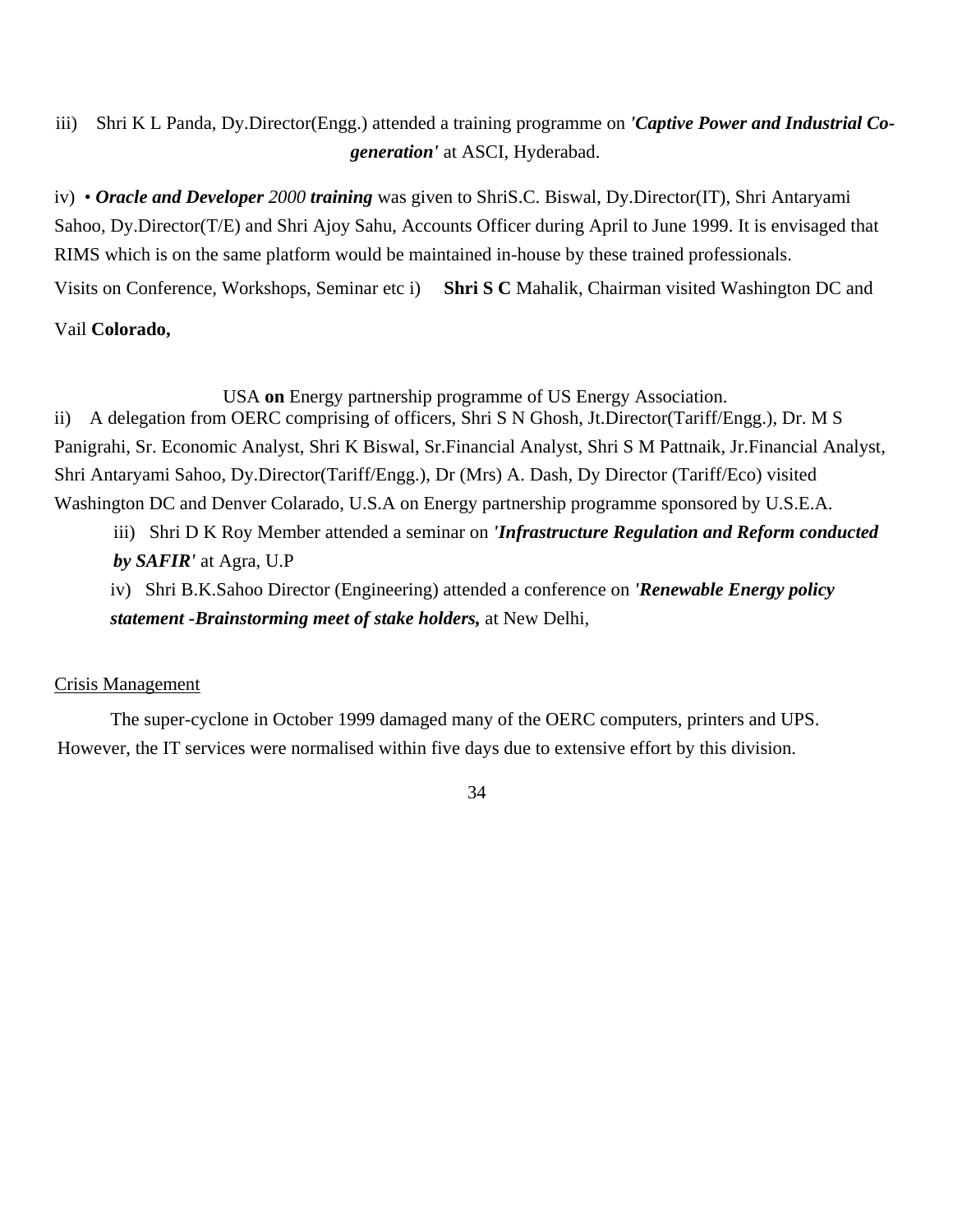Budget and Expenditure

A total budget grant of Rs.117.51 lakhs was allotted to the Commission sum of which a sum of Rs.112.59 was spent on salaries and other establishment expenses.

#### **Activities for the year 2000-01**

Shri Harishankar Sahu, former Managing Director of the OHPC, joined OERC as,a Commissioner on 6 May, 2000.

Shri Subhendra Mohanty, Orissa Judicial Service who had joined the Commission on deputation as Advisor reverted back to his parent cadre on 1-1.09.2000.

Shri Biswajit Misra, Deputy Secretary to Govt., Dept. of Energy joined the Commission as Secretary on deputation w.e.f. 15.01.2001,

This year saw strengthening of the existing infrastructure by way of procurement of a 7.5 KVA UPS

(Uninterruptible Power Supply) of Numeric make, Dragon's Speech Recognition software, upgradation of computers and a few furnitures and fixtures such as filing cabinets, computer tables etc.

A total grant of Rs.1.22 crore was allotted to OERC out of which an amount of Rs.1.06 crore was spent and the remaining amount was surrendered.

### **Activities for the year 2001-02**

Shri D.K. Roy, ex-Chairman of OERC retired on 31<sup>st</sup> July 2001 after completing his full term of five years.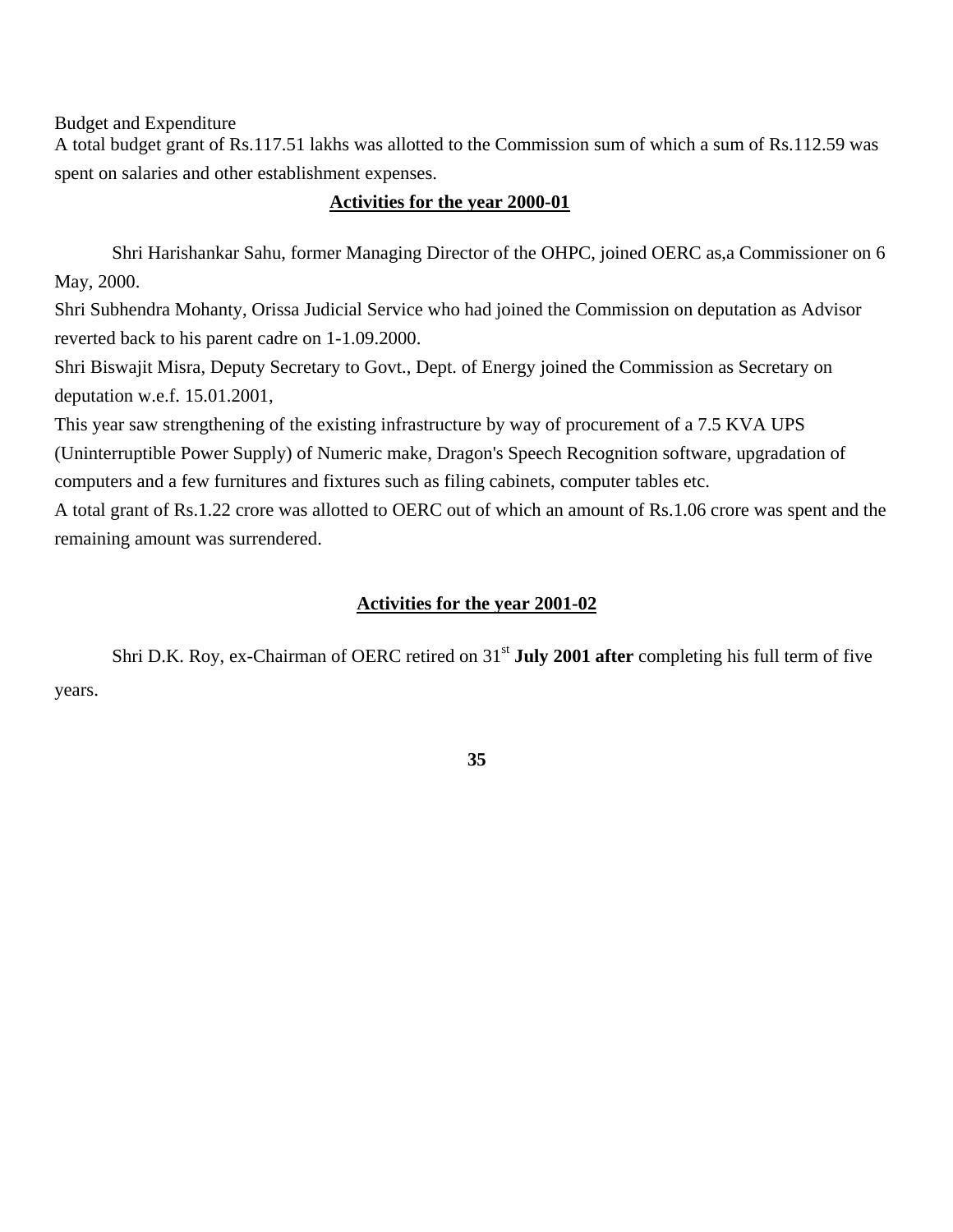OERC had all three Commissioners' post filled up after almost a gap of two and half years. Shri D.G.Sahoo, formerly of the Indian Audit & Accounts Service, joined as Chairman on 1st November 2001. Shri B.C. Jena, former Chairman-cum-Managing Director of GRIDCO, joined OERC as Commissioner on 20th August, 2001.

Shri M.C. Rath, O.S.J.S joined the Commission on 20.07.2001 as Director (Law). Shri D.K. Mohanty, Asst. Legal Adviser, who was on deputation from Orissa Judicial Service reverted back to his parent cadre.

This year was marked by a sharp decline in annual budget allotment to **OERC.** Against the proposed budget of Rs.206 lakh, only Rs.102 lakh was allotted to us. Notwithstanding severe pruning, of the budget, with strict financial control and innovative approach, the division managed to run the day-to-day affairs with a great deal of difficulty.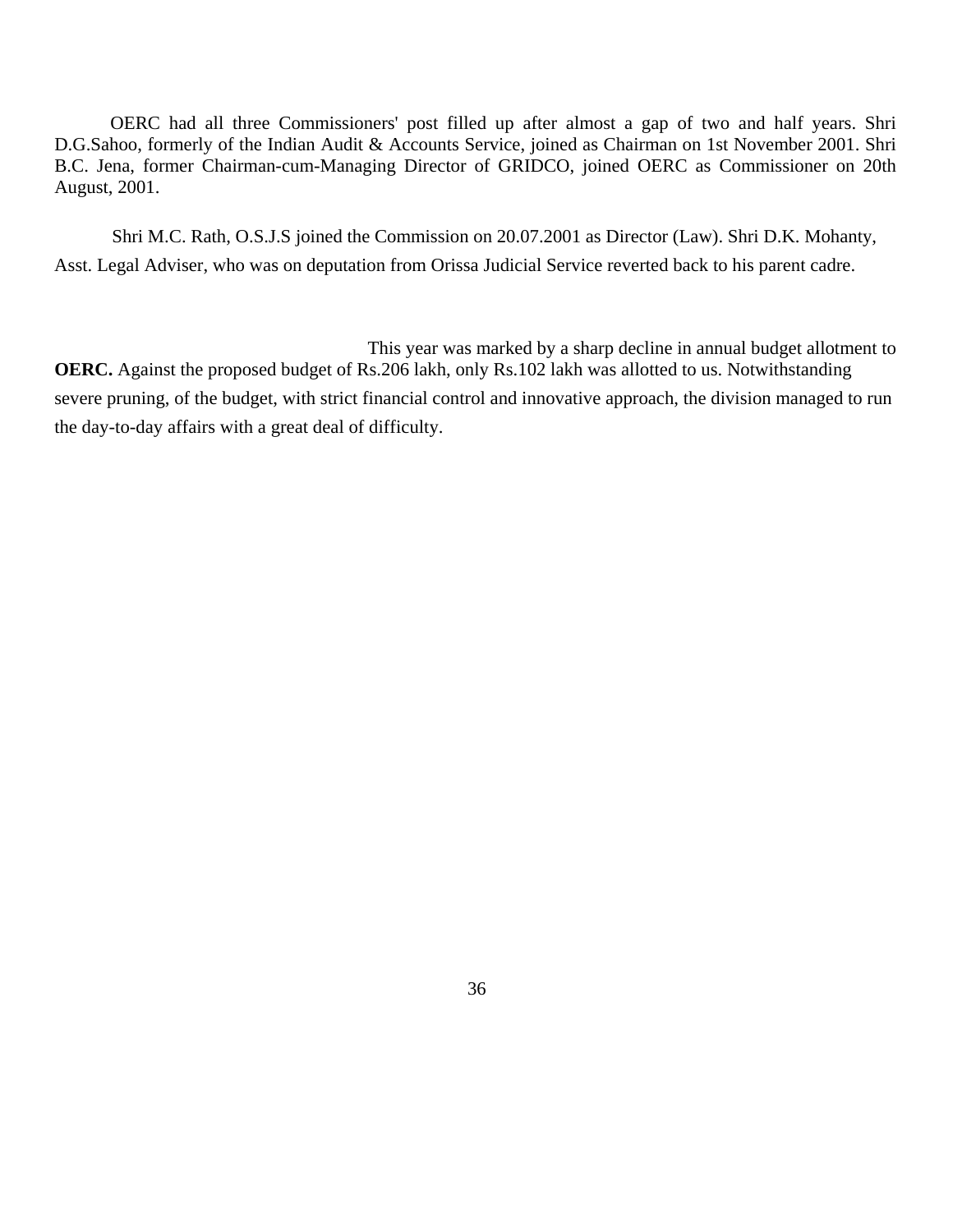#### **(E) LAW DIVISION :**

The Law Division deals with all legal matters pertaining to the functions of the Commission. Scrutinization of applications/replies/objections, rendering necessary legal advice on various matters, liaisoning with legal counsel, drafting and vetting of regulations, practice directions, notifications, maintaining relevant legal information, participating in Commission's proceedings and taking care of the cases, instituted in the High Court against the Commission are the prime functions of this Division.

#### Activities for the year 1999-2000

During the FY1999-2000, the Commission received notice in sixteen cases (Miscellaneous Appeals & Writs) from the High Court and entered appearance in twelve cases through its Legal Counsel,

This Division took active participation in the preparation and finalization of OERC (Fines and Charges) Regulation, 1999. The said Regulation was published in the Orissa gazette and came into force from 17.9.1999.

The Orissa Transmission and Bulk Supply Licence, 1997 (as amended in 1999), The Orissa Distribution and Retail Supply Licences, 1999 (issued to four Distribution Companies, Complaint Handling Procedure, Code of Practice **on** Payment of Bills and Consumer Rights Statement were examined and vetted. The division advised and rendered its opinion in legal matters referred to it by the Engineering, Tariff, Secretariat and Administrative Divisions of the Commission. It has examined and scrutinised petitions/replies/objections referred to it for initiation of proceedings before the Commission.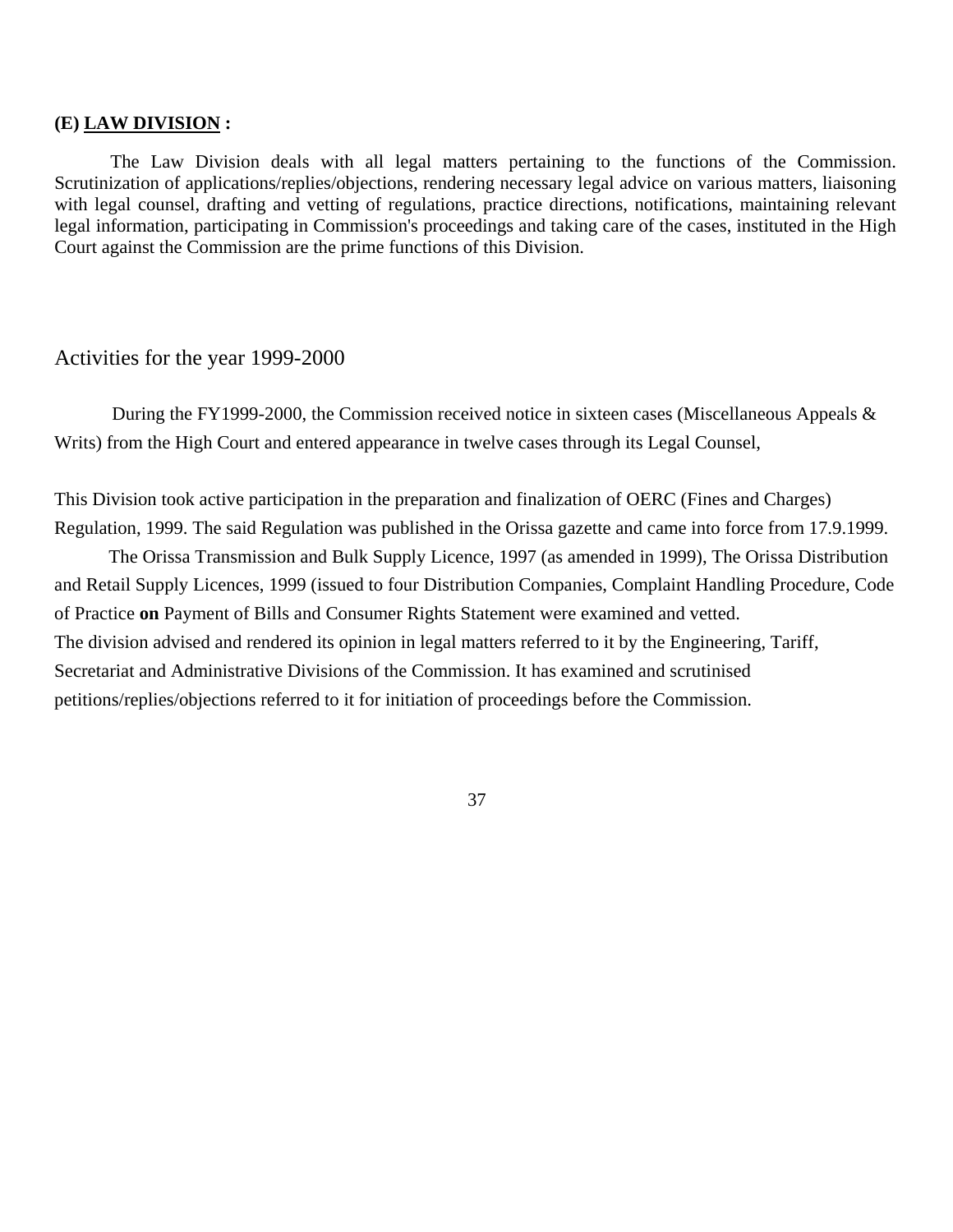As many as 49 consumer complaints were referred to Grievance Redressal Forum (GRF) during the FY 1999-2000.

Jt. Director (Law) and AssL Legal Advisor underwent training at Gopabandhu Academy of Administration, Bhubaneswar on the subject "Information Technology". The Asst. Legal Advisor also underwent training at Gopabandhu Academy of Administration, Bhubaneswar on the subject "Accounts for Non-Financial Executives". Joint Director (Law) had undergone training on the subject "Electric's for Non-Engineering Professionals" at GRIDCO's Management Training Center, Bhubaneswar. He visited TERI and attended the 1<sup>st</sup> meeting of National Forum of Regulators at New Delhi.

#### **Activities for the year 2000-01**

During the FY2000-2001, the Commission received notice in seventeen cases (Miscellaneous Appeals & Writs) from the High Court and entered appearance in twelve cases through its Legal Counsel. The Hon'ble High Court in Case No.MA-51/2000 while remanding the matter directed the Commission to redetermine Bulk Supply Tariff.

The Hon'ble High Court in Case No.MA-285/2000 (NESCO -Vrs- OERC), MA 298/2000 (Ferro Alloys Corporation Ltd. -Vrs- NESCO), MA-299/2000 (TISCO-Vrs- NESCO), MA-300/2000 (Ispat Alloys Ltd. -Vrs-NESCO) remanded the matter and directed the Commission to consider the approval of the special agreement for Export Oriented Industries.

The Division has rendered aid and advice to the other Divisions for finalisation of the following documents/cases:

- (a) The Consumer Rights Statements. (Amendment 2000)
- (b) Code of Practice on payment of Bills. (Amendment 2000)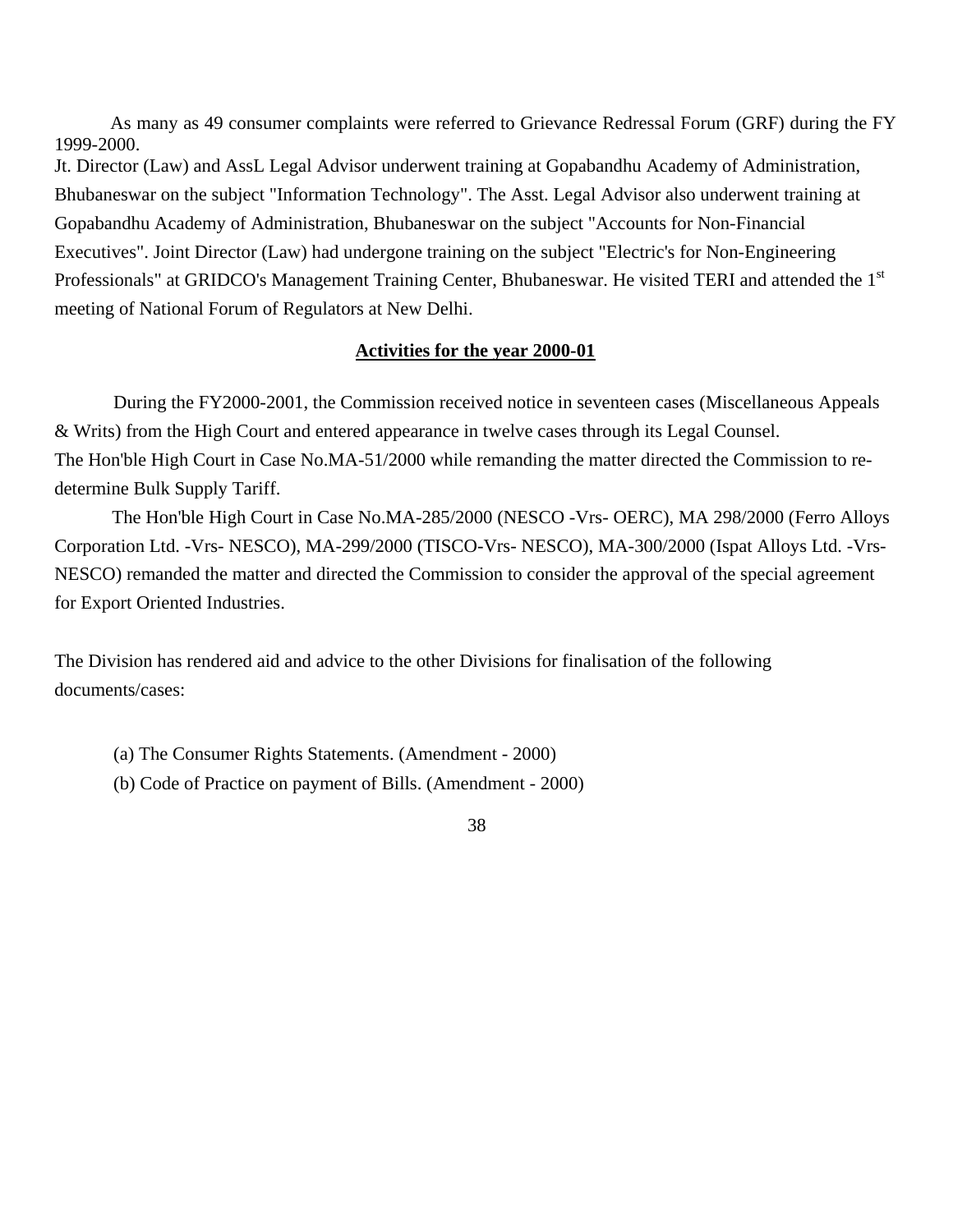- (c) Procedure on Payments of Bills. (Amendment 2000)
- (d) Overall performance Standards. (Amendment 2000)
- (e) Practice direction for obtaining consent for CPP/Generating Stations. (Amendment 2000)
- (f) Complaint Handling Procedure (Revised) of Distribution Licensees incorporating the provision for Bijili Adalat.

The Hon'ble High Court of Orissa in its Order No.817 dated  $24<sup>th</sup>$  July, 2000 u/s 3(2) of Oath Act, 1969 has empowered the Joint Director (Law), OERC to administer Oath & affirmation for the purpose of affidavits to be used in the

judicial proceedings before the Orissa Electricity Regulatory Commission.

/ Commission has established an in house Grievance Redressal Forum (GRF) for amicable settlement of disputes between Consumers and Distribution Licensees through conciliation.

The GRF **consists of the** following officers:

- i) Director (Tariff) Chairman
- ii) Joint Director (Engg) Member
- iii) Joint Director (Law) Member Convenor.

During the year under report as many as 24 cases were referred to GRF and all the cases were disposed

of.

The Division took active participation in organizing a two day round table discussion on Electricity Bill, 2000 (On  $30<sup>th</sup>$  June and  $1<sup>st</sup>$  July, 2000) at OERC. Eminent personalities of the Power Sector participated in the discussion **and** offered their valuable opinions on the subject.